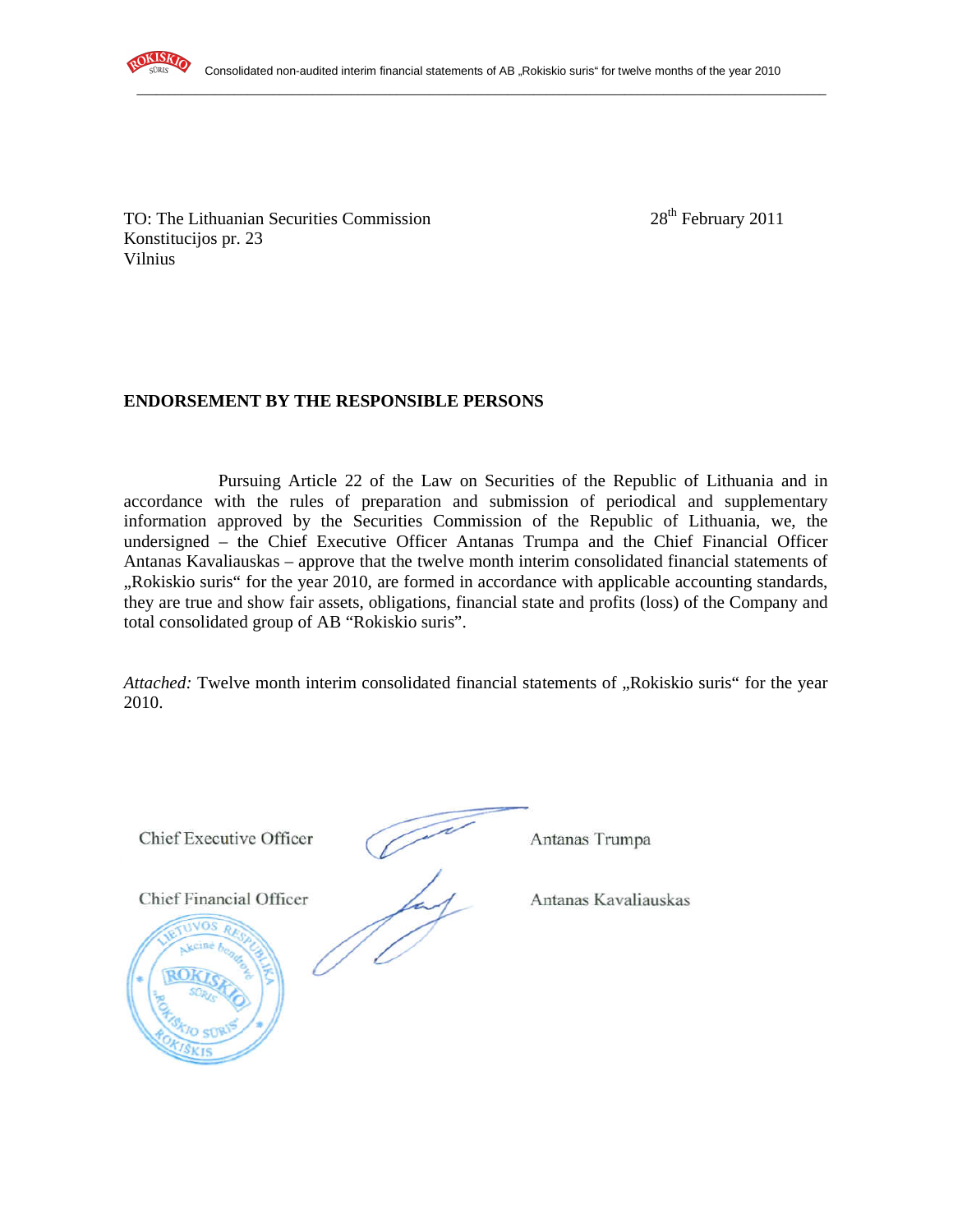



# **INTERIM NON-AUDITED CONSOLIDATED FINANCIAL STATEMENTS OF AB "ROKISKIO SURIS" FOR TWELVE MONTH PERIOD OF THE YEAR 2010**

*(Prepared in accordance with the rules of preparation and submission of periodical and supplementary information approved by the Securities Commission of the Republic of Lithuania)*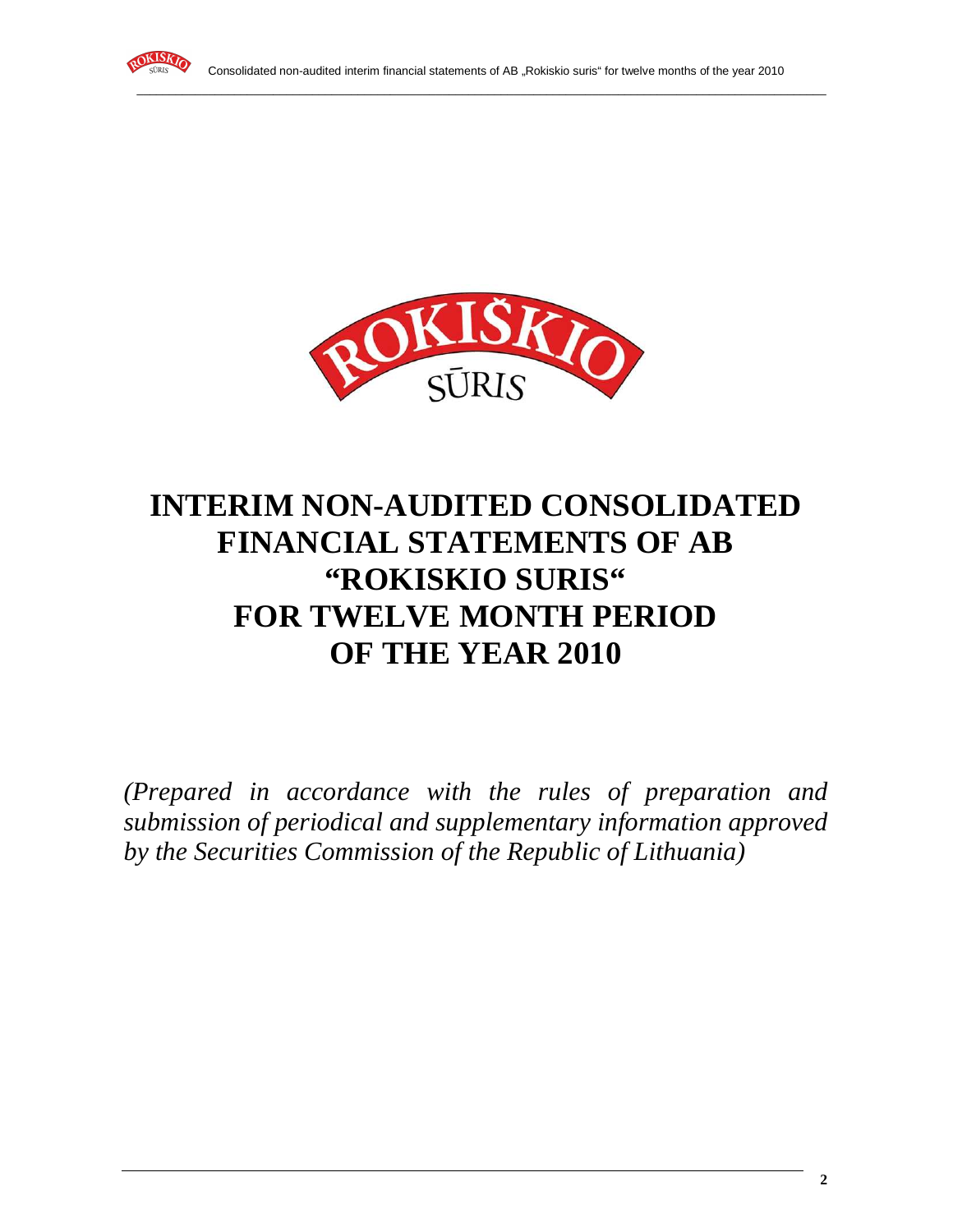

÷,

\_\_\_\_\_\_\_\_\_\_\_\_\_\_\_\_\_\_\_\_\_\_\_\_\_\_\_\_\_\_\_\_\_\_\_\_\_\_\_\_\_\_\_\_\_\_\_\_\_\_\_\_\_\_\_\_\_\_\_\_\_\_\_\_\_\_\_\_\_\_\_\_\_\_\_\_\_\_\_\_\_\_\_\_\_\_\_\_\_\_\_\_\_\_\_\_\_\_\_\_\_\_\_\_\_\_

# **TABLE OF CONTENTS**

| CONSOLIDATED AND PARENT COMPANY'S                         |         |
|-----------------------------------------------------------|---------|
| FINANCIAL STATEMENTS as at 31 <sup>st</sup> December 2010 |         |
| Statement of comprehensive income                         |         |
| Balance sheet                                             |         |
| Own capital change statement                              | $7 - 8$ |
| Cash flow statement                                       | $9-10$  |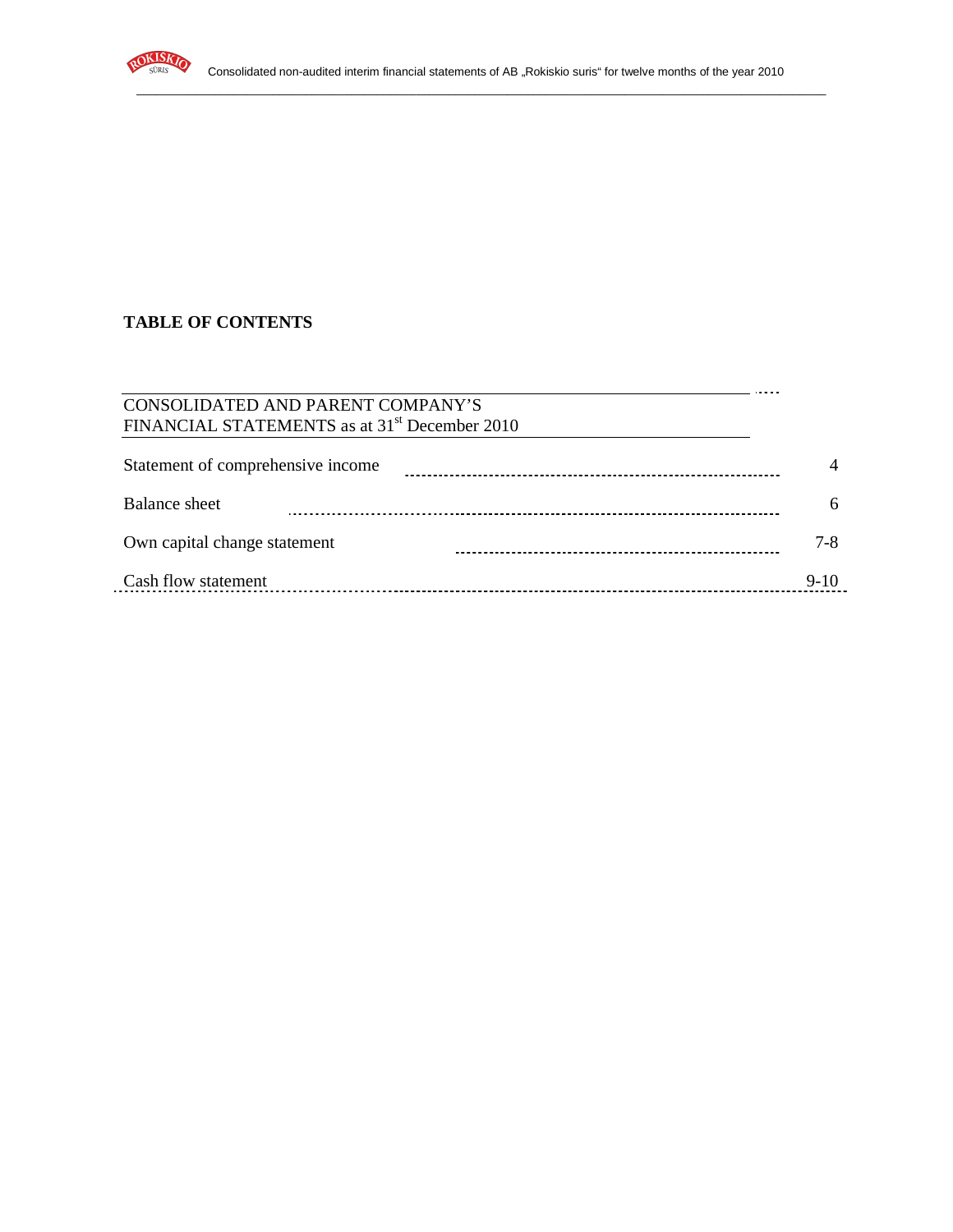

# **AB "ROKISKIO SURIS" CONSOLIDATED AND PARENT COMPANY'S FINANCIAL STATEMENTS as at 31st December 2010**

Company code 173057512, address: Pramones str. 3, LT-42150 RokiSkis, Lithuania

(All tabular amounts are in LTL '000 unless otherwise stated)

# **Comprehensive Income Statement**

| <b>The Group</b>       |           |                                          | <b>The Company</b>     |           |
|------------------------|-----------|------------------------------------------|------------------------|-----------|
| Year ended 31 December |           |                                          | Year ended 31 December |           |
| 2010                   | 2009      |                                          | 2010                   | 2009      |
| 553 760                | 560 395   | Sales                                    | 533 555                | 495 688   |
| (475670)               | (483 418) | Cost of sales                            | (472573)               | (445 211) |
| 78 090                 | 76 977    | <b>Gross profit</b>                      | 60 982                 | 50 477    |
| (31173)                | (30602)   | Selling and marketing expenses           | (18230)                | (17734)   |
| (22438)                | (27 475)  | General and administrative expenses      | (17354)                | (20 576)  |
| 12 208                 | 9 3 4 0   | Other income                             | 11 555                 | 9 1 7 5   |
| (6909)                 | (5875)    | Other expenses                           | (6962)                 | (5991)    |
| (51)                   | (7)       | Other operating (losses)/gains - net     | (20)                   | (7)       |
| 29727                  | 22 358    | <b>Operating (loss) / profit</b>         | 29 971                 | 15 344    |
| (1017)                 | (2 264)   | Finance costs                            | (1017)                 | (2 261)   |
| 28710                  | 20 094    | Profit / (loss) before tax               | 28 9 54                | 13 083    |
| (4085)                 | (5105)    | Income tax                               | (4076)                 | (4 733)   |
| 24 6 25                | 14 989    | Profit / (loss) for the year             | 24 878                 | 8 3 5 0   |
|                        |           | Other comprehensive income               |                        |           |
|                        |           | Attributable to:                         |                        |           |
| 24 689                 | 14 748    | Owners of the Company                    | 24 878                 | 8 3 5 0   |
| (64)                   | 241       | Minority interest                        |                        |           |
| 24 6 25                | 14 989    |                                          | 24 878                 | 8 3 5 0   |
|                        |           | Diluted and basics earnings / (loss) per |                        |           |
| 0,65                   | 0,38      | share (LTL per share)                    | 0,66                   | 0,21      |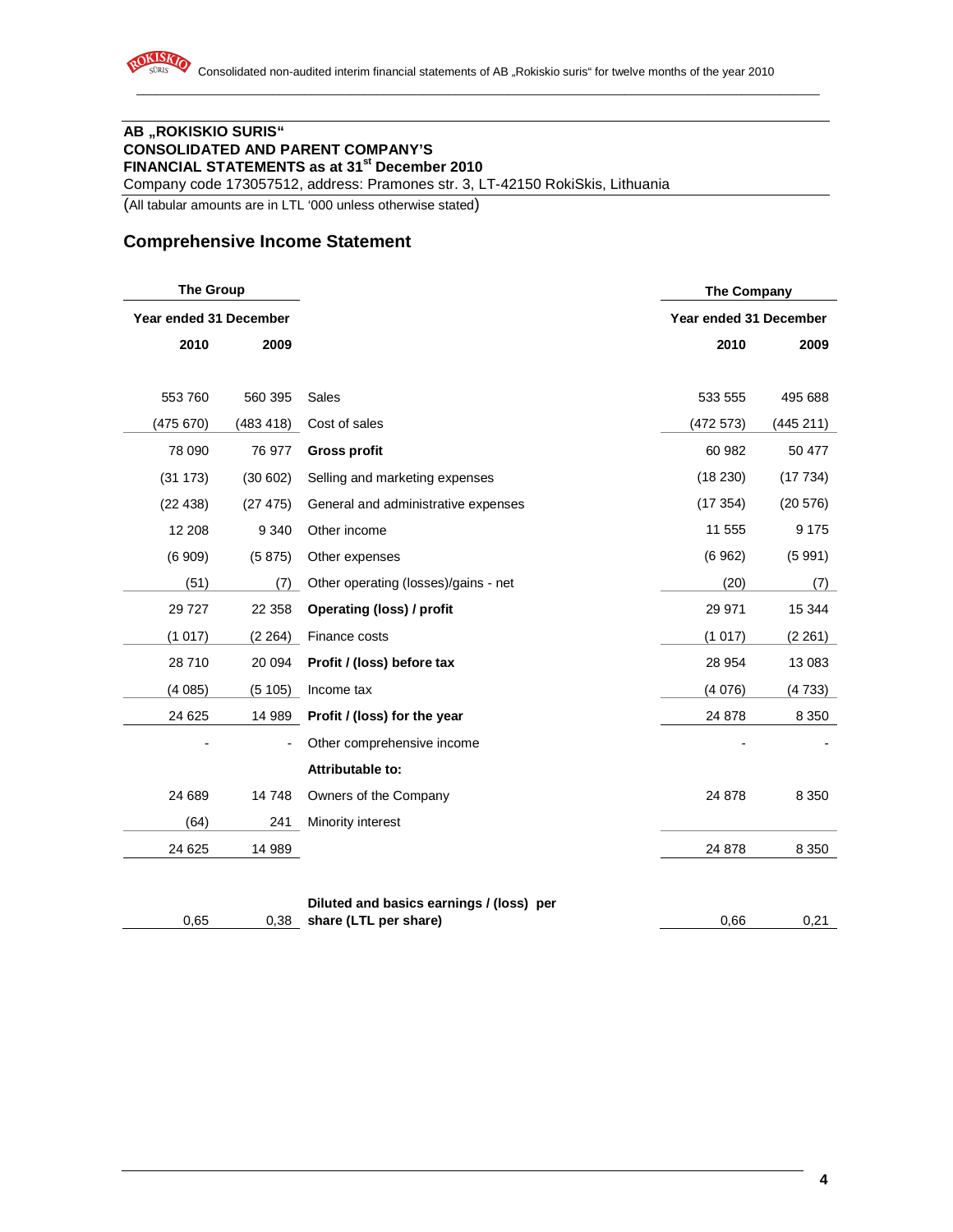# **AB "ROKISKIO SURIS" CONSOLIDATED AND PARENT COMPANY'S FINANCIAL STATEMENTS as at 31st December 2010**

Company code 173057512, address: Pramones str. 3, LT-42150 RokiSkis, Lithuania

(All tabular amounts are in LTL '000 unless otherwise stated)

# **Comprehensive Income Statement**

| <b>The Group</b>                     |          |                         | <b>The Company</b>                   |           |
|--------------------------------------|----------|-------------------------|--------------------------------------|-----------|
| 01 September - 31<br><b>December</b> |          |                         | 01 September - 31<br><b>December</b> |           |
| 2010                                 | 2009     |                         | 2010                                 | 2009      |
| 163 376                              | 131 563  | Sales                   | 166 123                              | 128 758   |
| (135 234)                            | (119006) | Cost of sales           | (145 813)                            | (111 132) |
| 28 142                               | 12 557   | <b>Gross profit</b>     | 20 310                               | 17 626    |
| (10618)                              | (4945)   | Operating expenses      | (10964)                              | (8532)    |
| 17 524                               | 7612     | <b>Operating profit</b> | 9 3 4 6                              | 9094      |
| (3564)                               | (341)    | Finance costs           | (205)                                | (336)     |
| 13 960                               | 7 2 7 1  | Profit before tax       | 9 1 4 1                              | 8758      |
| (1861)                               | (1978)   | Income tax              | (1826)                               | (4411)    |
| 12 099                               | 5 2 9 3  | Net profit              | 7315                                 | 4 3 4 7   |
|                                      |          | Attributable to:        |                                      |           |
| 12 088                               | 5 2 8 0  | Owners of the Company   |                                      |           |
| 11                                   | 13       | Minority interest       |                                      |           |
| 12 0 9 9                             | 5 2 9 3  |                         |                                      |           |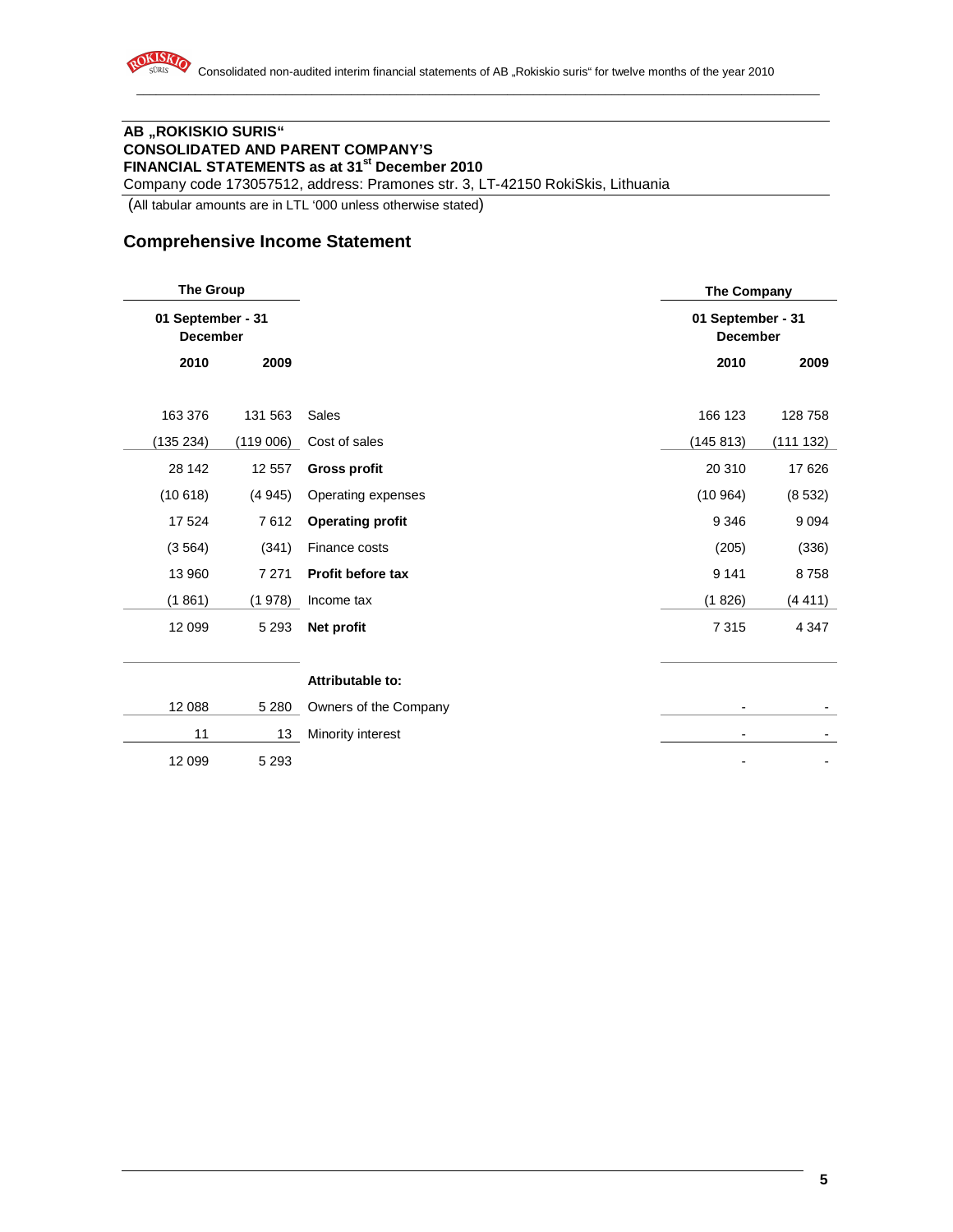

## **AB "ROKISKIO SURIS" CONSOLIDATED AND PARENT COMPANY'S FINANCIAL STATEMENTS as at 31st December 2010**

Company code 173057512, address: Pramones str. 3, LT-42150 Rokiskis, Lithuania

(All tabular amounts are in LTL '000 unless otherwise stated)

# **Balance sheet**

| <b>The Group</b>  |                          | <b>The Company</b>                    |                   |         |
|-------------------|--------------------------|---------------------------------------|-------------------|---------|
| As at 31 December |                          |                                       | As at 31 December |         |
| 2010              | 2009                     |                                       | 2010              | 2009    |
|                   |                          | <b>ASSETS</b>                         |                   |         |
|                   |                          | <b>Non-current assets</b>             |                   |         |
| 88 476            | 108 577                  | Property, plant and equipment         | 62 529            | 79 586  |
| 492               | 390                      | Intangible assets                     | 564               | 400     |
| 7431              | 186                      | Investments into subsidiaries         | 34 373            | 28 304  |
| 1 2 9 7           | 374                      | Deferred income tax asset             | 1 2 9 7           | 374     |
| 21811             | 17 605                   | Loans granted                         | 21 811            | 17 605  |
| 3 2 2 9           | $\blacksquare$           | Other receivables                     | 3 2 2 9           |         |
| 122 736           | 127 132                  |                                       | 123 803           | 126 269 |
|                   |                          | <b>Current assets</b>                 |                   |         |
| 62 586            | 30 222                   | Inventories                           | 55 558            | 24 478  |
| 7 2 0 8           | 3664                     | Loans granted                         | 6952              | 3 3 9 1 |
| 109 454           | 83 045                   | Trade and other receivables           | 103 530           | 70 101  |
| 1 1 5 2           | 2 4 7 2                  | Prepaid Income Tax                    | 645               | 889     |
| 19524             | 101 187                  | Cash and cash equivalents             | 17 902            | 100 797 |
| 199 924           | 220 590                  |                                       | 184 587           | 199 656 |
|                   |                          |                                       |                   |         |
| 322 660           | 347 722                  | <b>Total assets</b>                   | 308 390           | 325 925 |
|                   |                          | <b>EQUITY</b>                         |                   |         |
|                   |                          | Attributable to the equity holders of |                   |         |
|                   |                          | the Company                           |                   |         |
| 38 4 45           | 38 445                   | Share capital                         | 38 445            | 38 445  |
| 41 473            | 41 473                   | Share premium                         | 41 473            | 41 473  |
| 29 188            | 14 188                   | Reserve for acquisition of treasury   | 29 188            | 14 188  |
|                   |                          | shares                                |                   |         |
| (11 478)          | $\overline{\phantom{a}}$ | Treasury shares                       | (11 478)          |         |
| 7433              | 7074                     | Other reserves                        | 7 4 3 3           | 7074    |
| 89 1 23           | 83741                    | Retained earnings                     | 77 748            | 72 073  |
| 194 184           | 184 921                  |                                       | 182 809           | 173 253 |
| 450               | 514                      | <b>Minority interest</b>              |                   |         |
| 194 634           | 185 435                  | <b>Total equity</b>                   | 182 809           | 173 253 |
|                   |                          |                                       |                   |         |
|                   |                          | <b>LIABILITIES</b>                    |                   |         |
|                   |                          | <b>Non-current liabilities</b>        |                   |         |
| 499               | 137                      | <b>Borrowings</b>                     |                   |         |
| 5 2 2 2           | 7 2 9 6                  | Deferred income                       | 3571              | 5 2 4 1 |
| 5721              | 7433                     |                                       | 3571              | 5 2 4 1 |
|                   |                          | <b>Current liabilities</b>            |                   |         |
| 4995              | 965                      | Income tax liabilities                | 4 9 9 2           | 323     |
| 58 973            | 99 463                   | <b>Borrowings</b>                     | 58 973            | 99 4 62 |
| 2573              | 2983                     | Deferred income                       | 1759              | 2548    |
| 54 940            | 50 619                   | Trade and other payables              | 55 4 62           | 44 274  |
| 824               | 824                      | Provisions                            | 824               | 824     |
| 122 305           | 154 854                  |                                       | 122 010           | 147 431 |
|                   |                          | <b>Total liabilities</b>              |                   |         |
| 128 026           | 162 287                  |                                       | 125 581           | 152 672 |
|                   |                          | <b>Total equity and liabilities</b>   |                   |         |
| 322 660           | 347 722                  |                                       | 308 390           | 325 925 |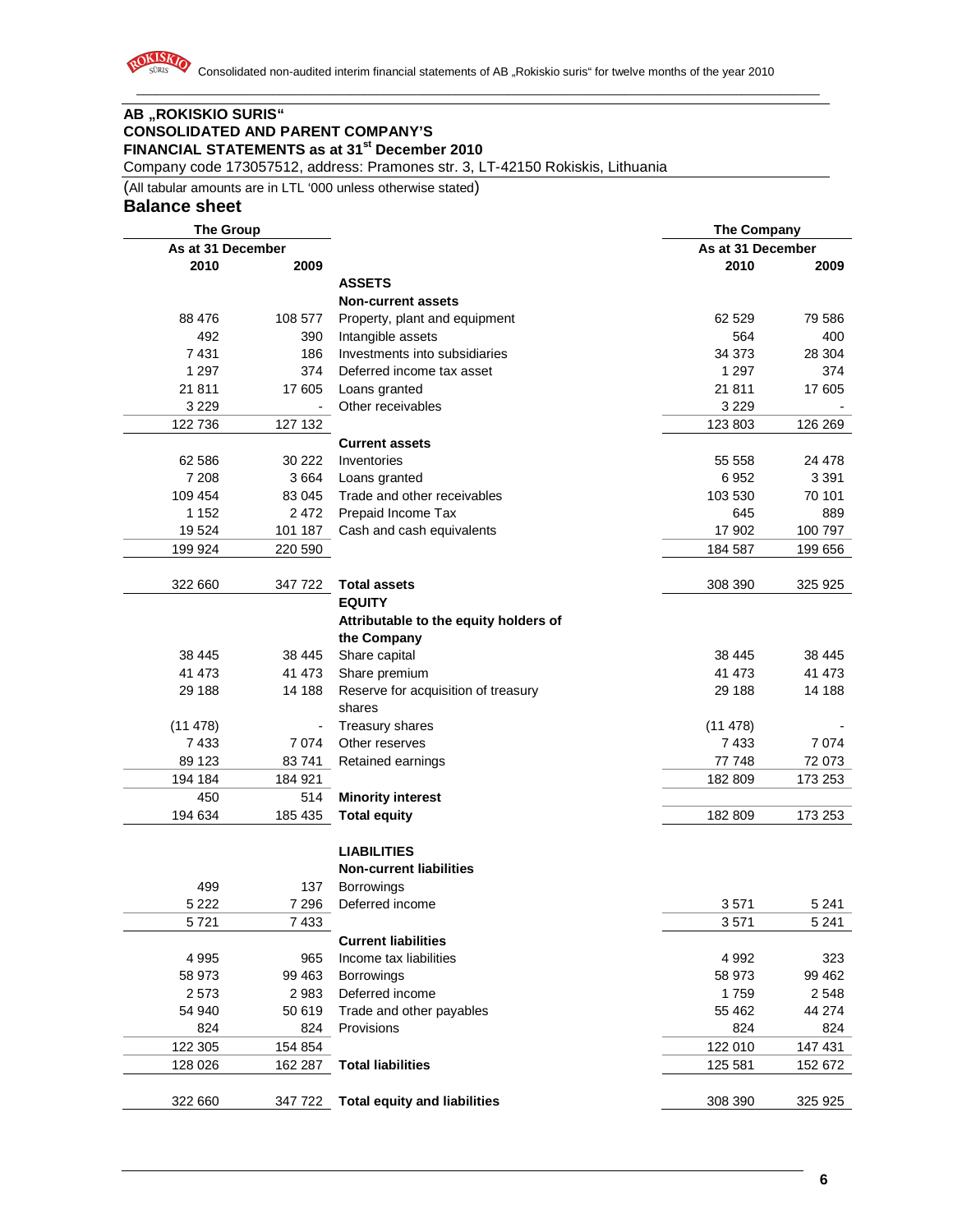

# **AB "ROKISKIO SURIS" CONSOLIDATED AND PARENT COMPANY'S FINANCIAL STATEMENTS as at 31st December 2010**

Company code 173057512, address: Pramones str. 3, LT-42150 Rokiskis, Lithuania

(All tabular amounts are in LTL '000 unless otherwise stated)

# **The Company's statement of changes in equity**

|                                                                |                          |                                 | <b>Reserve for</b><br>acquisition of |                           |                          |                      |          |
|----------------------------------------------------------------|--------------------------|---------------------------------|--------------------------------------|---------------------------|--------------------------|----------------------|----------|
|                                                                | <b>Share</b>             | <b>Share</b><br>capital premium | treasury<br>shares                   | <b>Treasury</b><br>shares | Other<br>reserves        | Retained<br>earnings | Total    |
| Balance at 1 January 2009                                      | 42716                    | 41 473                          | 28 746                               | (15 492)                  | 7074                     | 63723                | 168 240  |
| Comprehensive income                                           | $\overline{\phantom{a}}$ | $\overline{\phantom{a}}$        | $\overline{\phantom{0}}$             | $\overline{\phantom{a}}$  | $\overline{\phantom{a}}$ | 8 3 5 0              | 8 3 5 0  |
| Total recognised income for<br>2009                            |                          |                                 |                                      |                           | ٠                        | 8 3 5 0              | 8 3 5 0  |
| Acquisition of own shares                                      |                          |                                 |                                      | (3337)                    |                          |                      | (3337)   |
| Decrease in share capital /<br>cancellation of treasury shares | (4271)                   |                                 | (14558)                              | 18 829                    |                          |                      |          |
| Balance at 31 December 2009                                    | 38 445                   | 41 473                          | 14 188                               |                           | 7074                     | 72073                | 173 253  |
| Comprehensive income                                           |                          |                                 |                                      |                           |                          | 24 878               | 24 878   |
| Total recognised income for<br>2010                            |                          |                                 |                                      |                           |                          |                      |          |
| Acquisition of own shares                                      |                          |                                 |                                      | (11478)                   |                          |                      | (11 478) |
| Transfer to reserves                                           |                          |                                 | 15 000                               |                           | 359                      | (15359)              |          |
| Dividends related to 2009                                      |                          |                                 |                                      |                           |                          | (3844)               | (3844)   |
| Balance at 31 December 2010                                    | 38 445                   | 41 473                          | 29 188                               | (11 478)                  | 7433                     | 77 748               | 182 809  |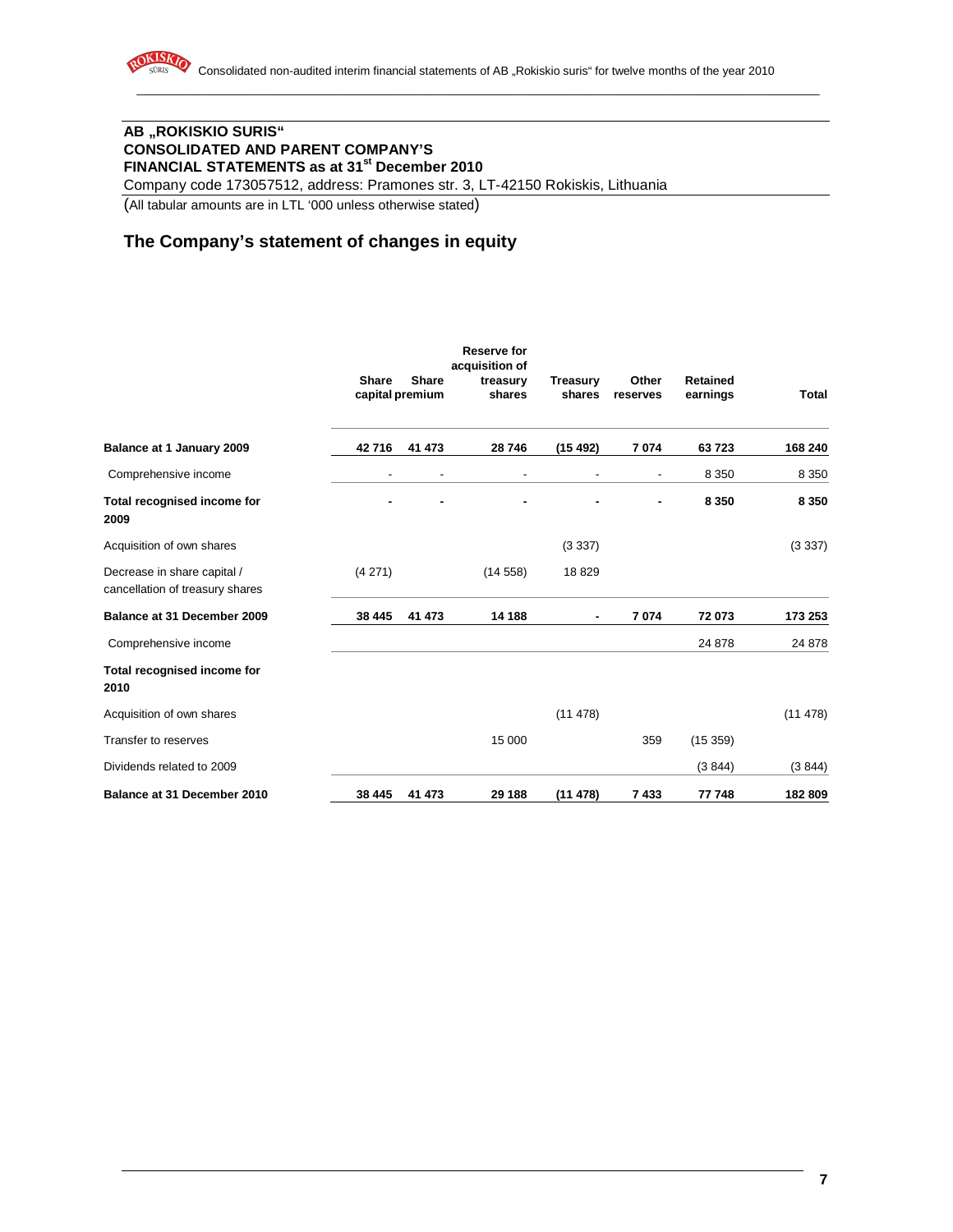

# **AB "ROKISKIO SURIS" CONSOLIDATED AND PARENT COMPANY'S FINANCIAL STATEMENTS as at 31st December 2010**  Company code 173057512, address: Pramones str. 3, LT-42150 Rokiskis, Lithuania

(All tabular amounts are in LTL '000 unless otherwise stated)

# **The Group's statement of changes in equity**

|                                                                | Attributable to equity holders of the Company |                                 |                                                                   |                           |                   |                             |                |                                          |              |
|----------------------------------------------------------------|-----------------------------------------------|---------------------------------|-------------------------------------------------------------------|---------------------------|-------------------|-----------------------------|----------------|------------------------------------------|--------------|
|                                                                | <b>Share</b>                                  | <b>Share</b><br>capital premium | <b>Reserve</b><br>for<br>acquisitio<br>n of<br>treasury<br>shares | <b>Treasury</b><br>shares | Other<br>reserves | <b>Retained</b><br>earnings |                | <b>Minority</b><br><b>Total interest</b> | <b>Total</b> |
| Balance at 1 January 2009                                      | 42716                                         | 41 473                          | 28 746                                                            | (15492)                   | 7074              |                             | 68 993 173 510 | 273                                      | 173 783      |
| Comprehensive income                                           |                                               |                                 |                                                                   |                           |                   | 14 748                      | 14748          | 241                                      | 14 989       |
| Total recognised income for<br>2009                            |                                               |                                 |                                                                   |                           |                   | 14748                       | 14748          | 241                                      | 14 989       |
| Acquisition of own shares                                      |                                               |                                 |                                                                   | (3337)                    |                   |                             | (3337)         |                                          | (3337)       |
| Decrease in share capital /<br>cancellation of treasury shares | (4271)                                        |                                 | (14558)                                                           | 18829                     |                   |                             |                |                                          |              |
| Balance at 31 December 2009                                    | 38 445                                        | 41 473                          | 14 188                                                            | $\blacksquare$            | 7074              | 83 741                      | 184 921        | 514                                      | 185 435      |
| Comprehensive income                                           |                                               |                                 |                                                                   |                           |                   | 24 6 25                     | 24 6 25        | (64)                                     | 24 5 61      |
| Total recognised income for<br>2010                            |                                               |                                 |                                                                   |                           |                   |                             |                |                                          |              |
| Acquisition of own shares                                      |                                               |                                 |                                                                   | (11478)                   |                   |                             | (11478)        |                                          | (11478)      |
| Transfer to reserves                                           |                                               |                                 | 15 000                                                            |                           | 359               | (15359)                     |                |                                          |              |
| Dividends related to 2009                                      |                                               |                                 |                                                                   |                           |                   | (3884)                      | (3884)         |                                          | (3884)       |
| Balance at 31 December 2010                                    | 38 445                                        | 41 473                          | 29 188                                                            | (11 478)-                 | 7433              | 89 123                      | 194 184        | 450                                      | 194 634      |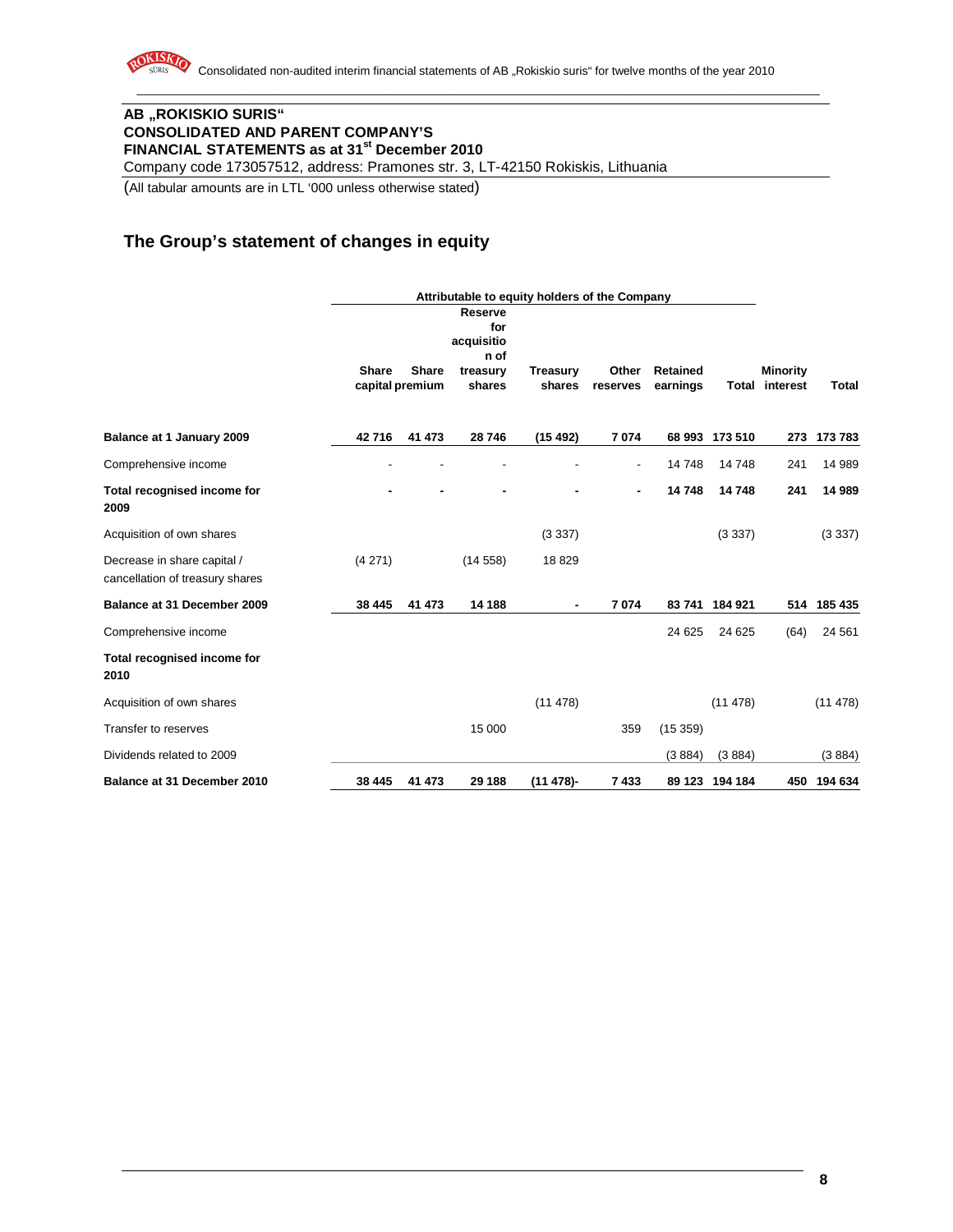# **AB "ROKISKIO SURIS" CONSOLIDATED AND PARENT COMPANY'S FINANCIAL STATEMENTS as at 31st December 2010**

Company code 173057512, address: Pramones str. 3, LT-42150 Rokiskis, Lithuania

(All tabular amounts are in LTL '000 unless otherwise stated)

# **Cash flow statement**

| <b>The Group</b>       |                          |                                                             | <b>The Company</b> |           |  |  |
|------------------------|--------------------------|-------------------------------------------------------------|--------------------|-----------|--|--|
| Year ended 31 December |                          |                                                             | Year ended 31      |           |  |  |
|                        |                          |                                                             | <b>December</b>    |           |  |  |
| 2010                   | 2009                     |                                                             | 2010               | 2009      |  |  |
| 28710                  | 20 094                   | Net profit before tax                                       | 28 954             | 13 083    |  |  |
|                        |                          | Corrections:                                                |                    |           |  |  |
| 25 4 88                | 27 735                   | - depreciation                                              | 20 988             | 23 092    |  |  |
| 260                    | 2 1 8 2                  | - cost of amortization and value depression                 | 230                | 61        |  |  |
| 2955                   | (1 142)                  | - other                                                     | (7374)             | (1762)    |  |  |
|                        |                          | Change in working capital:                                  |                    |           |  |  |
| (23967)                | 17 437                   | - receivables and prepayments                               | (37160)            | 24 036    |  |  |
| (32363)                | 56 601                   | - stock                                                     | (31081)            | 55 274    |  |  |
| 789                    | 10 132                   | - payables                                                  | 16 908             | 5 4 0 0   |  |  |
| 1872                   | 133 039                  | Cash flows from operating activities                        | 8 5 3 5            | 119 184   |  |  |
| (955)                  | (2 261)                  | Interest paid                                               | (955)              | (2 261)   |  |  |
| (993)                  | (2010)                   | Income tax paid                                             | (82)               | 9 1 9 6   |  |  |
|                        |                          | Net cash (used in) / generated from operating               |                    |           |  |  |
| (76)                   | 128 768                  | activities                                                  | (9572)             | 126 119   |  |  |
|                        |                          |                                                             |                    |           |  |  |
|                        |                          | Cash flows from investing activities                        |                    |           |  |  |
| (6267)                 | (8075)                   | Purchase of property, plant and equipment                   | (4250)             | (4456)    |  |  |
| (362)                  | (152)                    | Purchase of intangible assets                               | (364)              | (143)     |  |  |
|                        |                          | Purchase of investments (for the Group net of               |                    |           |  |  |
| (10115)                | $\overline{\phantom{a}}$ | cash acquired)                                              | (10115)            |           |  |  |
| (529)                  |                          | Purchase of investments                                     | (353)              |           |  |  |
| (9469)                 | (1841)                   | Loans granted to farmers and employees                      | (9469)             | (1841)    |  |  |
| (16294)                | (17418)                  | Other loans granted                                         | (8135)             | (17418)   |  |  |
| 294                    | 842                      | Proceeds from sale of property, plant and                   | 278                | 546       |  |  |
|                        |                          | equipment                                                   |                    |           |  |  |
| 734                    | 2 0 8 0                  | Government Grants received                                  | 252                | 1562      |  |  |
| 7 5 0 5                | 15 965                   | Other loan repayments received                              | 6870               | 15 966    |  |  |
| 4760                   | 4919                     | Loan repayments from farmers and employees                  | 4760               | 4919      |  |  |
| 4 0 18                 | 1 2 3 3                  | Interest received                                           | 3 0 6 5            | 1 2 3 3   |  |  |
| (25723)                | (2447)                   | Net cash used in investing activities                       | (17459)            | 368       |  |  |
|                        |                          |                                                             |                    |           |  |  |
|                        |                          | Cash flows from financing activities                        |                    |           |  |  |
| (3844)                 |                          | Dividends paid                                              | (3844)             |           |  |  |
| (11 478)               | (3337)                   | Acquisition of treasury shares                              | (11 478)           | (3337)    |  |  |
| 495 457                | 304 761                  | Proceeds from borrowings                                    | 495 457            | 304 629   |  |  |
| (531319)               | (327 381)                | Repayments of borrowings                                    | (531319)           | (327 194) |  |  |
| (51184)                | (25957)                  | Net cash generated from / (used in) financing<br>activities | (51184)            | (25902)   |  |  |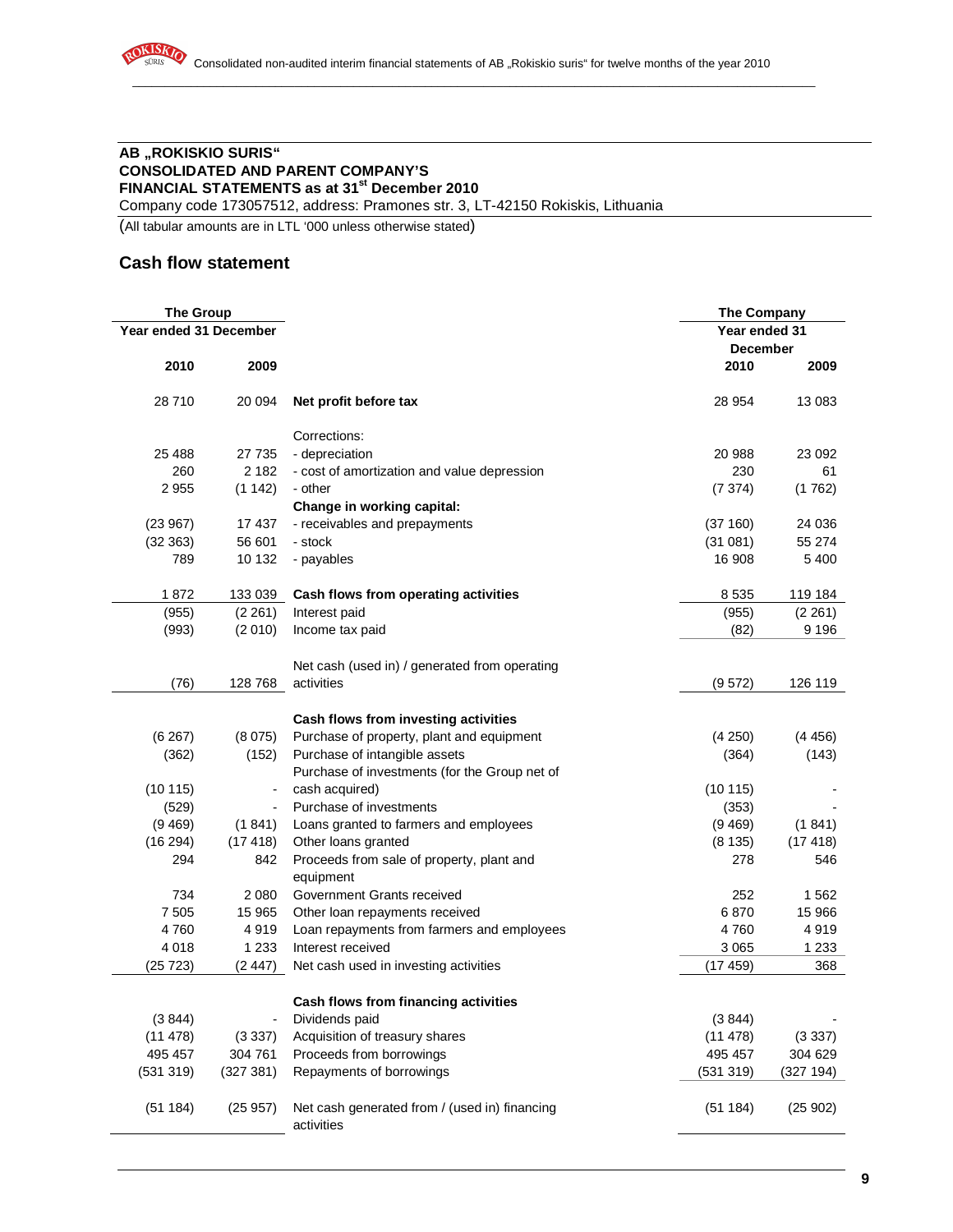| (76983) | 100 364 | Net (decrease) increase in cash and cash<br>equivalents | (78215) | 100 585  |
|---------|---------|---------------------------------------------------------|---------|----------|
| 81 582  | (18782) | Cash and cash equivalents at beginning of the<br>vear   | 81 191  | (19 394) |
| 4 5 9 9 | 81 582  | Cash and cash equivalents at end of the year            | 2976    | 81 191   |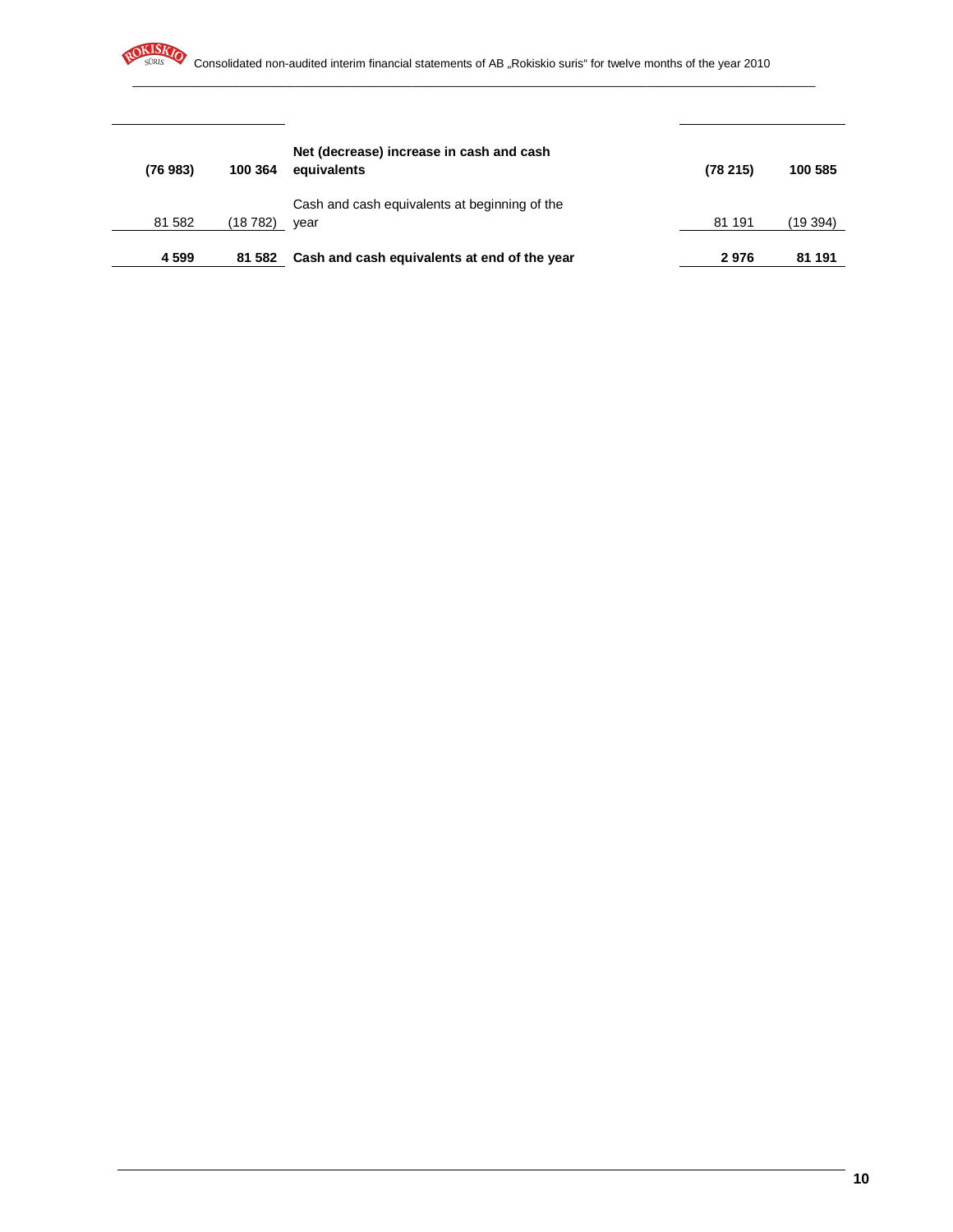#### **AB "ROKISKIO SURIS" CONSOLIDATED AND PARENT COMPANY'S FINANCIAL STATEMENTS as at 31st December 2010**  Company code 173057512, address: Pramones str. 3, LT-42150 Rokiskis, Lithuania

(All tabular amounts are in LTL '000 unless otherwise stated)

# **Commentary on the Report**

# **1. General information**

The joint stock company "Rokiskio suris" (hereinafter – the company) is a public listed company incorporated in Rokiskis.

The shares of AB "Rokiskio suris" are included onto the Baltic Official trade list of "NASDAQ OMX Vilnius" stock exchange (symbol – RSU1L).

The consolidated group (hereinafter the "Group") consists of the Company AB "Rokiskio suris", two branches, four subsidiaries and one joint venture. (In 2009: two branches, five subsidiaries, and one joint venture). The following tables introduce the subsidiaries and branches:

|                  | <b>Operating as at</b><br>December 31 <sup>st</sup> |      |  |
|------------------|-----------------------------------------------------|------|--|
| <b>Branches</b>  | 2010                                                | 2009 |  |
| Utenos pienas    | Yes                                                 | Yes  |  |
| Ukmergės pieninė | Yes                                                 | Yes  |  |

|                  |            | <b>Operating as at</b><br>December 31 <sup>st</sup> |                               |        | Group's share (%)<br>as at December<br>$31^{st}$ |
|------------------|------------|-----------------------------------------------------|-------------------------------|--------|--------------------------------------------------|
| <b>Branches</b>  | 2010       | 2009                                                | <b>Subsidiaries</b>           | 2010   | 2009                                             |
| Utenos pienas    | Yes.       | Yes                                                 | UAB "Rokiskio pienas"         | 100,00 | 100,00                                           |
| Ukmergės pieninė | <b>Yes</b> | Yes                                                 | UAB "Skeberdis ir partneriai" |        |                                                  |
|                  |            |                                                     | UAB "Skirpstas"               | 100,00 | 100.00                                           |
|                  |            |                                                     | KB "Zalmarge"                 | 100,00 | 100,00                                           |
|                  |            |                                                     | UAB "Europienas"              |        |                                                  |
|                  |            |                                                     | SIA "Jekabpils Piena          | 50,05  | 50,05                                            |
|                  |            |                                                     | Kombinats"                    |        |                                                  |
|                  |            |                                                     | UAB "Batenai" *               |        | 100.00                                           |
|                  |            |                                                     | UAB "Pecupe" *                |        |                                                  |
|                  |            |                                                     |                               |        |                                                  |

| Joint venture    |       |       |
|------------------|-------|-------|
| UAB "Pieno upes" | 50,00 | 50.00 |

\* The subsidiaries are not consolidated with the Group due to their insignificance.

Three of the above subsidiaries, a joint venture and the branches are located in Lithuania. The company SIA "Jekabpils Piena Kombinats" is in Latvia.

The main field of operations of the Group is production of fermented cheese and other dairy products.

As at 31<sup>st</sup> December 2010, the average number of the Company's employees was equal to 1 026 (compared to 1 089 employees as at December 31<sup>st</sup>, 2009).

As at 31<sup>st</sup> December 2010, the average number of the Group's employees was equal to 1 607 (compared to 1 786) employees as at December 31<sup>st</sup>, 2009).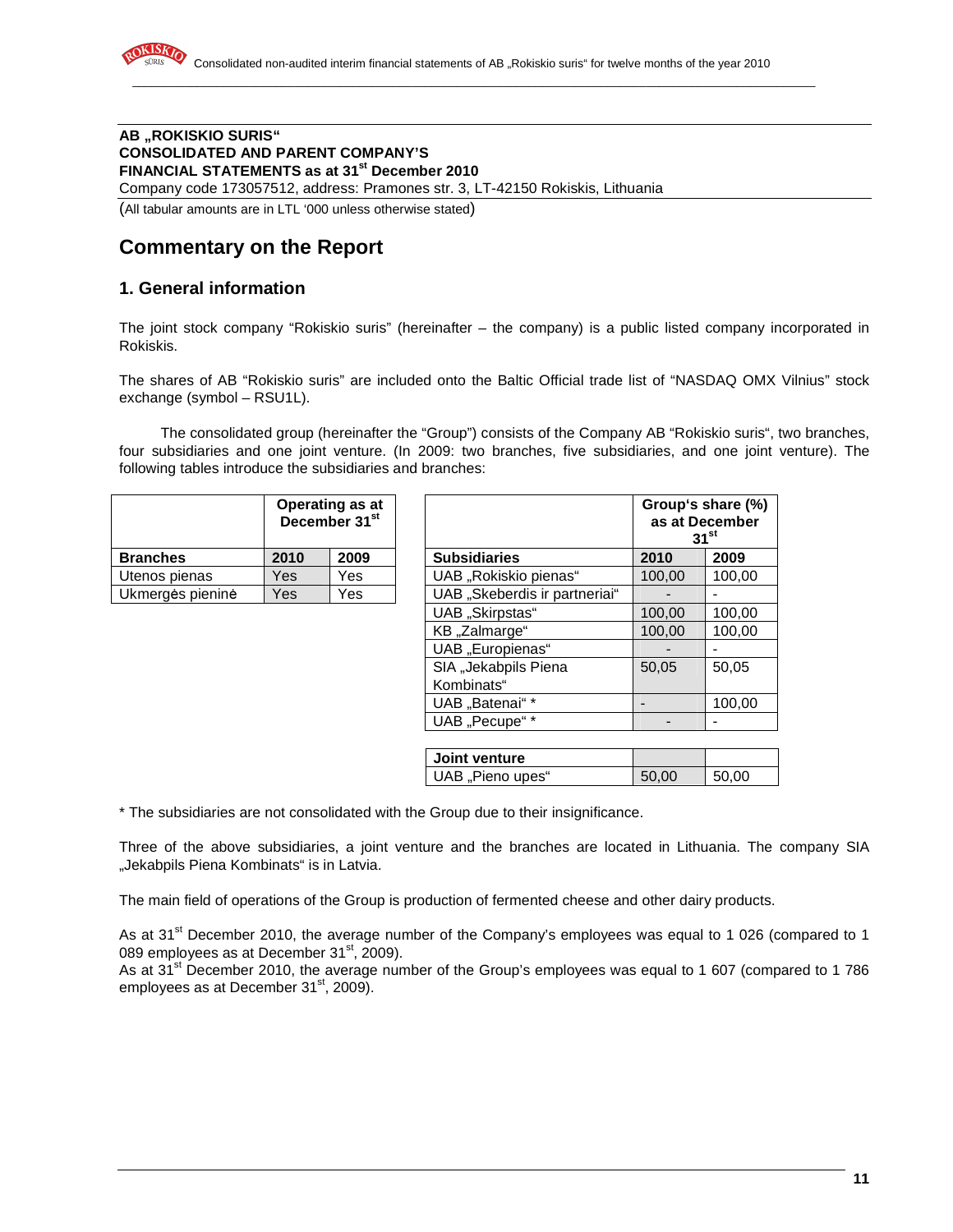## **2. Accounting Principles**

These consolidated financial statements have been prepared according to International Financial Reporting Standards as adopted by the European Union.

The consolidated financial statements have been prepared under the historical cost convention. The principal accounting policies applied in the preparation of these consolidated and parent company's financial statements are set out below. These policies have been consistently applied to all the years present, unless otherwise stated.

The preparation of consolidated and parent company's financial statements in conformity with IFRS requires the use of estimates and assumptions that affect the reported amounts of assets and liabilities and disclosure of contingent assets and liabilities at the date of the financial statements and the reported amounts of revenues and expenses during the reporting period.

Subsidiaries are the entities over which the Group has the power to govern the financial and operating policies generally accompanying a shareholding of more than one half of the voting rights. Subsidiaries are fully consolidated from the date on which control is transferred to the Group. They are de-consolidated from the date that control ceases.

Transactions among the Group's enterprises, residual values and retained transaction earnings between the Group's enterprises are eliminated. Unrealised loss is eliminated too; however, it is considered to be the sign of transfer asset value decrease. The accounting principles of daughter enterprises were changed where necessary in order to ensure their consistency with the accounting principles applied by the Group.

The Group applies a policy of treating transactions with minority interests as transactions with parties external to the Group. Disposals to minority interests result in gains and losses for the Group that are recorded in the income statement.

The Group's interests in jointly controlled entities are accounted for by proportionate consolidation. The Group combines its share of the joint ventures' individual income and expenses, assets and liabilities and cash flows on a line-by-line basis with similar items in the Group's financial statements. The Group recognises the portion of gains or losses on the sale of assets by the group to the joint venture until it resells the assets to an independent party. However, a loss on the transaction is recognised immediately if the loss provides evidence of a reduction in the net realisable value of current assets, or an impairment loss.

Items included in the financial statements of the Company and each of the Group's entities are measured using the currency of the primary economic environment in which the entity operates (hereinafter "the functional currency"). The financial statements are presented in Litas (LTL), which is the Company's (and each of the Group entity's) functional and presentation currency.

The value of long-term tangible assets is valued at historical cost less accumulated depreciation.

Subsequent costs are included into the asset's carrying amount or recognized as separate assets, as appropriate, only when it is likely that in future the Group will receive economic benefits associated with the item and the cost of the item will be measured accordingly. All other repairs and maintenance expenses are charged to the income statement during the financial period in which they have been incurred.

Depreciation on property, plant and equipment is calculated using the straight-line method to allocate their cost to their residual values over their estimated useful lives, as follows:

| <b>Buildings</b>                                  | $15 - 55$ years |
|---------------------------------------------------|-----------------|
| Plant & machinery                                 | 5 - 29 years    |
| Motor vehicles                                    | 4 - 10 years    |
| Equipment and other property, plant and equipment | 3 - 20 years    |

The asset residual values and useful lives are reviewed, and adjusted, if appropriate, at each balance sheet date.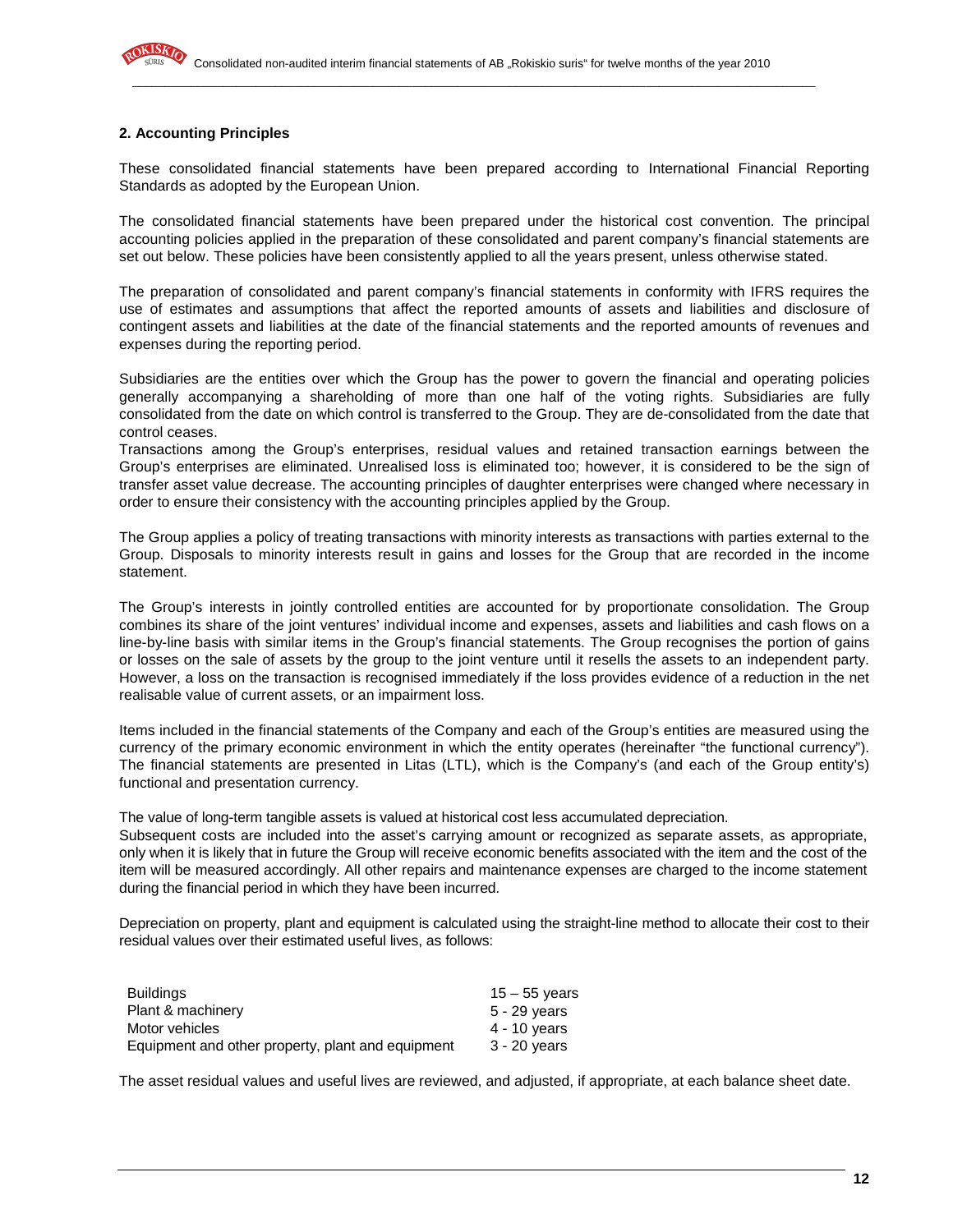The Group's software which is expected to bring the Group material benefit in future, is valued at cost price less accumulated depreciation. Depreciation is calculated using the straight-line method for the estimated useful life from 1 to 5 years.

Borrowings and receivables are non-derivative financial assets which have fixed or determined payments and which are not quoted in the active market. They are reported as current assets when their term is no longer than 12 months from the balance sheet preparation date; otherwise, they are reported as non-current assets. In the balance sheet borrowings and receivables are reported under trade and other receivables.

Inventories are reported at their cost price or at their net sale value, depending on which of the values is smaller. The cost price is calculated using the method of FIFO. The cost of ready production or production in progress consists of raw material, direct labour and other direct or indirect production expenses less borrowing costs. Net sale value is a valuated sale price under usual business conditions less production completion and sale expenses.

In the beginning receivable sums are reported at their fair value and subsequently at their depreciated cost less value decrease sum, using the method of effective interest rate. The value decrease of receivables is determined when there is objective evidence that the Group will fail in getting back all the sums during the terms determined in advance. Value decrease sum is the difference between the carrying amount and the actual value of evaluated future cash flows, discounted using the effective interest rate method. In the income statement the value decrease sum is reported under general and administrative expenses. Bad debts are written off in the year when they are determined as impossible to settle.

Cash and cash equivalents are reported at their nominal value. In the cash flow statement cash and cash equivalents mean bank and cash-register money, as well as bank overdrafts. In the balance sheet bank overdrafts are reported under financial debts as current liabilities.

Ordinary registered shares are reported at their nominal value. The sum received from sold shares exceeding their nominal value is reported as share premium. Additional expenses directly attributed to new share emission are reported by subtracting them from share premium.

When the company or its daughter enterprises acquire the company shares, the sum paid for them, including all additional expenses, is subtracted from shareholder property as treasury shares until they are not sold, newly launched for sales or cancelled. When treasury shares are sold, launched for sales or cancelled no profit or loss are reported in the income statement. When such shares are subsequently sold or launched for sales again, the means received are reported as shareholders' own capital change in the consolidated balance sheet.

Other reserves are formed following the general annual shareholder meeting decision concerning division of retained earnings.

In the beginning liabilities are reported at their fair value without transaction costs. Subsequently the loans granted are reported at their depreciated cost, whereas the difference amount between the proceeds received (less transaction costs) and the loan repayments is reported in the income statement during the entire loan period using the method of effective interest rate.

Income is taxed 15 per cent (in 2009 - 15 per cent) of income tax rate according to the laws on taxes of the Republic of Lithuania.

For its employees the Group pays social income payments to the State Social Insurance Fund (henceforth – the fund), following a determined payment plan and in accordance to local legal act requirements. Social insurance payments are considered to be expenses, following accumulation principle. They are reported under salary expenses.

Income from sale consists of the fair value of proceeds received or receivable for the goods sold and services provided during the Group's operating activities. It is received by subtracting the added value tax, returned goods and price allowances, and by removing the sales inside the Group. The income from production sale is counted only after the purchaser overtakes all the significant risks and benefits related to proprietary rights.

Interest income is acknowledged in proportion using the method of effective interest rate.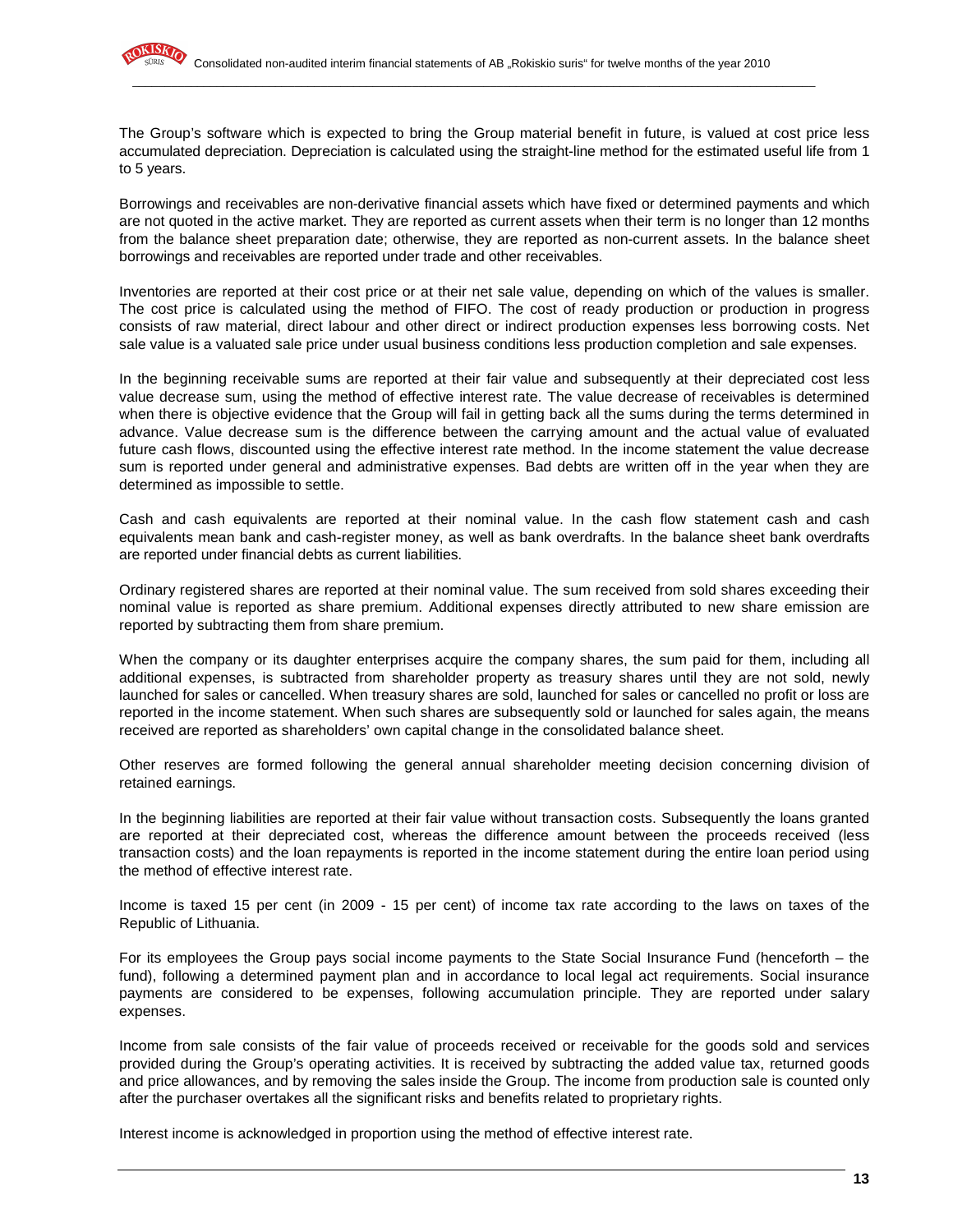

In the Group's financial report payment of dividends to the company's shareholders becomes obligatory only after it is confirmed by the company's shareholders.

The general income per share is counted by dividing the shareholders' net profit by the weighted average of ordinary registered shares launched. The ordinary registered shares bought by the Group are not included since they are valued as treasury shares.

The Group is organized on a basis of two main business segments: Fresh milk products and Cheese and other dairy products. Secondary reporting format – geographical. A geographical segment is engaged in providing products or services within a particular economic environment that are subject to risks and return that are different from those of segments operating in other economic environments.

Governmental subsidies are counted at their fair value when there is enough evidence confirming that subsidies are to be received and the Group is in conformity with the conditions raised.

Export subsidies, paid by the Government for every ton of goods in conformity with requirements, are registered under income from sales.

In the balance sheet the government subsidies granted to finance the purchase of long-term tangible assets are reported under long-term future income. They are acknowledged as income using the straight-line method during the relative long-term tangible asset functional working period.

Putting offs are evaluated as the actual value of expected obligatory expenses, applying the pre-tax tariff which reflects actual market considerations concerning cash time value and appropriate obligation risks. Putting off increase due to period changes is acknowledged as interest costs.

Trade payables are recognized initially at fair value and subsequently measured at amortized cost using effective interest method.

# **3. Information on segments**

Primary segment – business segments

The Group's main business segments:

- Fresh dairy products

- Cheese and other dairy products.

Other operations of the Group mainly comprise of milk collecting activity. Transactions between the business segments are on normal commercial terms and conditions.

Secondary segment – geographic segments

Analysis of the Group's income from sales according to markets is as follows:

| <b>The Group</b> |         |                                 | The Company |         |
|------------------|---------|---------------------------------|-------------|---------|
| 2010             | 2009    |                                 | 2010        | 2009    |
| 201 784          | 243 679 | Lithuania                       | 191 934     | 191 140 |
| 259 351          | 259 383 | <b>European Union Countries</b> | 248 996     | 247 215 |
| 92 625           | 57 333  | Other (including USA and Japan) | 92 625      | 57 333  |
| 553 760          | 560 395 | Total                           | 533 555     | 495 688 |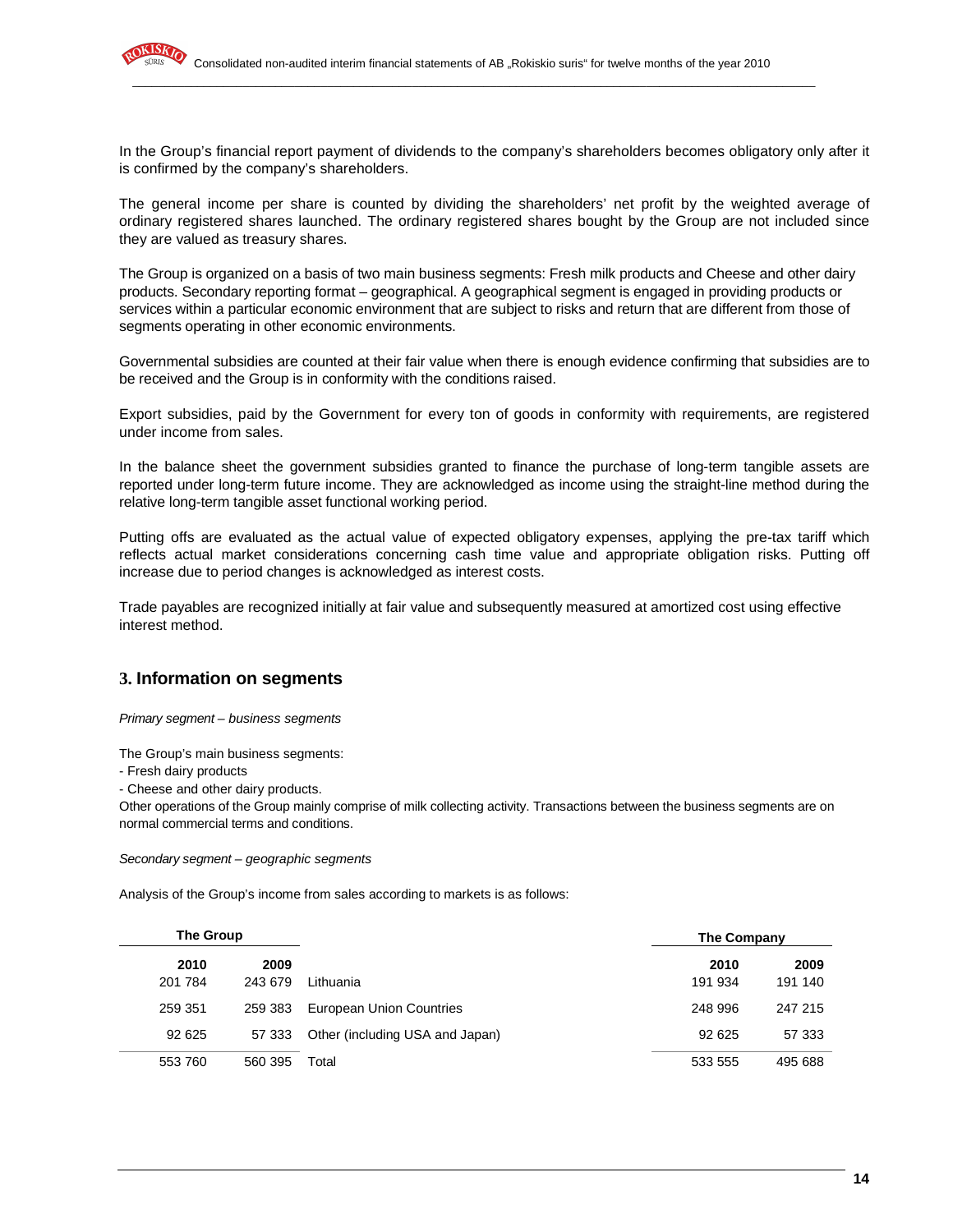#### Income analysis according to groups:

| <b>The Group</b> |         |                   | The Company |         |
|------------------|---------|-------------------|-------------|---------|
| 2010             | 2009    |                   | 2010        | 2009    |
| 550 905          | 556 856 | Product sales     | 511 518     | 472 320 |
| 374              | 2634    | Export subsidies  | 374         | 2634    |
| 2481             | 905     | Provided services | 21 663      | 20 734  |
| 553 760          | 560 395 | Total             | 533 555     | 495 688 |

Following the European Commission's Regulation "Concerning covering export costs of milk and dairy products", starting from 1<sup>st</sup> May 2004 the company has the right to receive subsidies for the cheese exported to the countries determined by the latter Regulation. Export subsidies are paid for every ton of exported production which is in conformity with the Regulation requirements. Payable export subsidies are reported under trade and other payables.

#### **4. Long-term tangible assets**

In the income statement the depreciation charge of long-term tangible assets is reported in the following entries: selling and marketing expenses, general and administrative expenses and cost of sales, as well as in production in progress and ready production entries.

Software and intangible asset depreciation charge are accounted in the entry of general and administrative expenses.

#### **5. Loans granted**

| <b>The Group</b> |        |                                      | The Company |          |
|------------------|--------|--------------------------------------|-------------|----------|
| 2010             | 2009   |                                      | 2010        | 2009     |
| 2 3 5 3          | 2 992  | Long term loans granted to farmers   | 2 3 5 3     | 2992     |
| 404              | 130    | Long term loans granted to employees | 404         | 130      |
| 19 0 54          | 14 483 | Other long term loans                | 19 0 54     | 14 4 8 3 |
| 21 811           | 17 605 | Long term loans at net value         | 21811       | 17 605   |

The repayment terms of loans granted to farmers vary from 2 months to 10 years, whereas the annual interest rate varies from 0 to 10 per cent.

The repayment terms of loans granted to employees vary from 1 to 22 years, whereas the interest rate for them is not calculated.

The loans to other companies increased due to short term loans re-classification into long term loans.

In the opinion of the company's managing bodies the balance sheet values of long-term receivables are their fair values.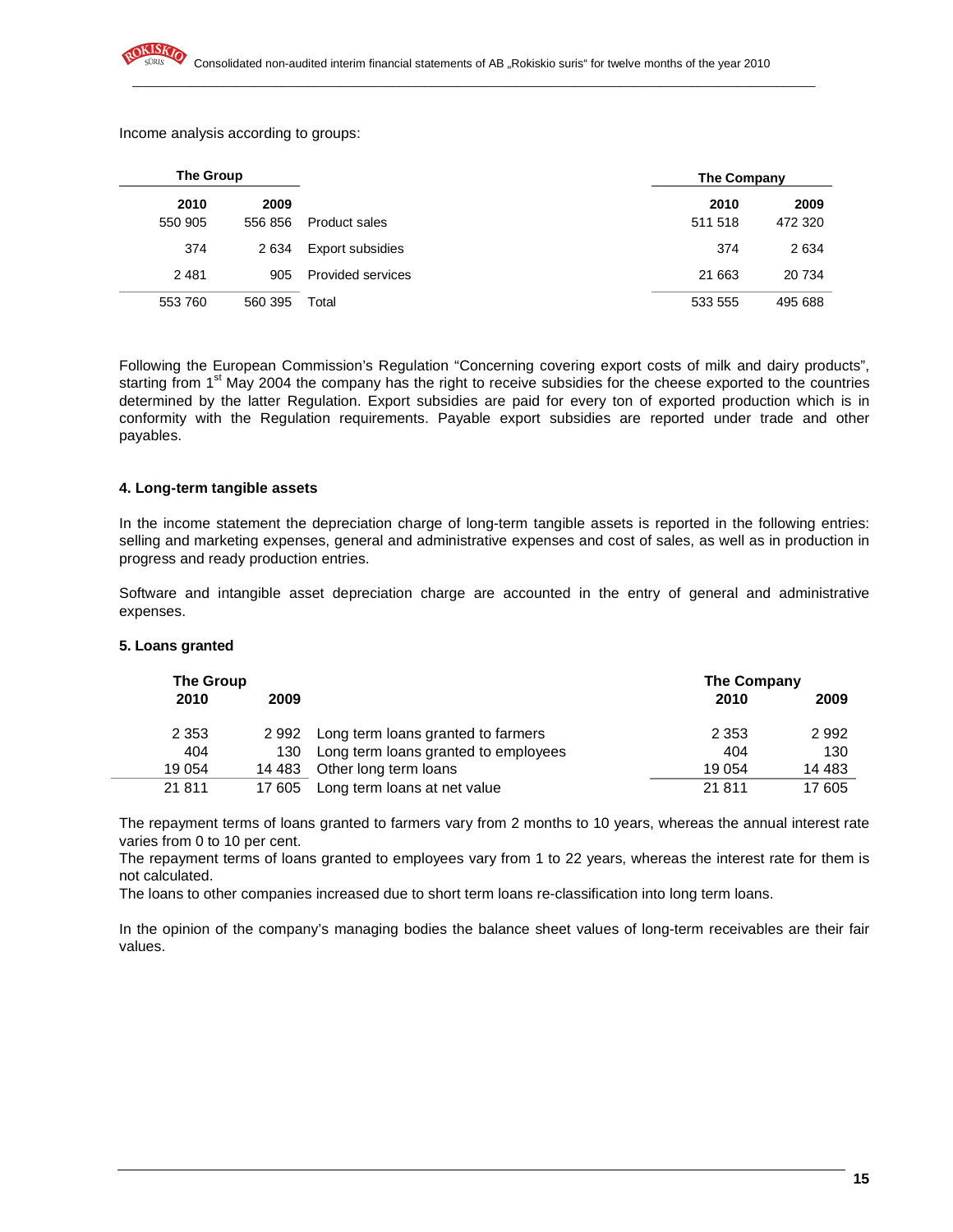| Inventories      |         |                               |
|------------------|---------|-------------------------------|
| <b>The Group</b> |         |                               |
| 2010             | 2009    |                               |
| 7 0 7 4          |         | 6.116 Raw material            |
| 13.015           | 7 N A R | <b>Production in progrape</b> |

## **6. Inventories**

| The Group                |        |                                    | The Company |         |
|--------------------------|--------|------------------------------------|-------------|---------|
| 2010                     | 2009   |                                    | 2010        | 2009    |
| 7 0 7 4                  | 6 116  | Raw material                       | 3 3 4 3     | 2 2 0 0 |
| 13 915                   | 7 048  | Production in progress             | 13 4 58     | 6895    |
| 38 748                   | 14 992 | Ready production                   | 36 512      | 13 3 22 |
| 2849                     | 2467   | Other inventories                  | 2 2 4 5     | 2462    |
| 62 586                   | 30 623 | Total inventories at cost          | 55 558      | 24 879  |
| $\overline{\phantom{a}}$ | (401)  | Less: write-down to net realizable | $\,$        | (401)   |
|                          |        | value                              |             |         |
| 62 586                   | 30 222 | Total inventories                  | 55 558      | 24 478  |

As at 31<sup>st</sup> December 2010, the inventories amounting to LTL 25 000 thousand (as at 31<sup>st</sup> 2009 – LTL 65 000 thousand) were pledged in order to guarantee loan repayment to banks.

## **7. Selling and Other Receivables**

| The Group |        |                                        | The Company |        |
|-----------|--------|----------------------------------------|-------------|--------|
| 2010      | 2009   | Non current receivables<br>Prepayments | 2010        | 2009   |
|           |        | <b>Current receivables</b>             |             |        |
| 102 734   | 77 939 | Trade receivables                      | 99 324      | 67417  |
| 3601      | 3666   | VAT receivable                         | 2456        | 1 255  |
|           | 727    | Export subsidies receivables           |             | 727    |
| 3 1 1 9   | 713    | Prepayments and deffered charges       | 1750        | 702    |
| 109 454   | 83 045 |                                        | 103 530     | 70 101 |

## **8. Cash and cash equivalents**

| <b>The Group</b> |         |                          | <b>The Company</b> |         |
|------------------|---------|--------------------------|--------------------|---------|
| 2010             | 2009    |                          | 2010               | 2009    |
| 16748            | 96 754  | Current deposits         | 16 699             | 96 699  |
| 2 7 7 6          | 4 4 3 3 | Cash in bank and on hand | 1 203              | 4 0 9 8 |
| 19524            | 101 187 |                          | 17 902             | 100 797 |

The cash and cash equivalents in the Cash Flow Statement comprise the following:

| The Group |          |                          |          | The Company |  |
|-----------|----------|--------------------------|----------|-------------|--|
| 2010      | 2009     |                          | 2010     | 2009        |  |
| 16748     | 96 755   | Current deposits         | 16 699   | 96 699      |  |
| 2 7 7 6   | 4 4 3 3  | Cash in bank and on hand | 1 203    | 4 0 9 8     |  |
| (14 926)  | (19 606) | Overdraft                | (14 926) | (19 606)    |  |
| 4599      | 81 582   |                          | 2976     | 81 191      |  |

#### **9. Share capital**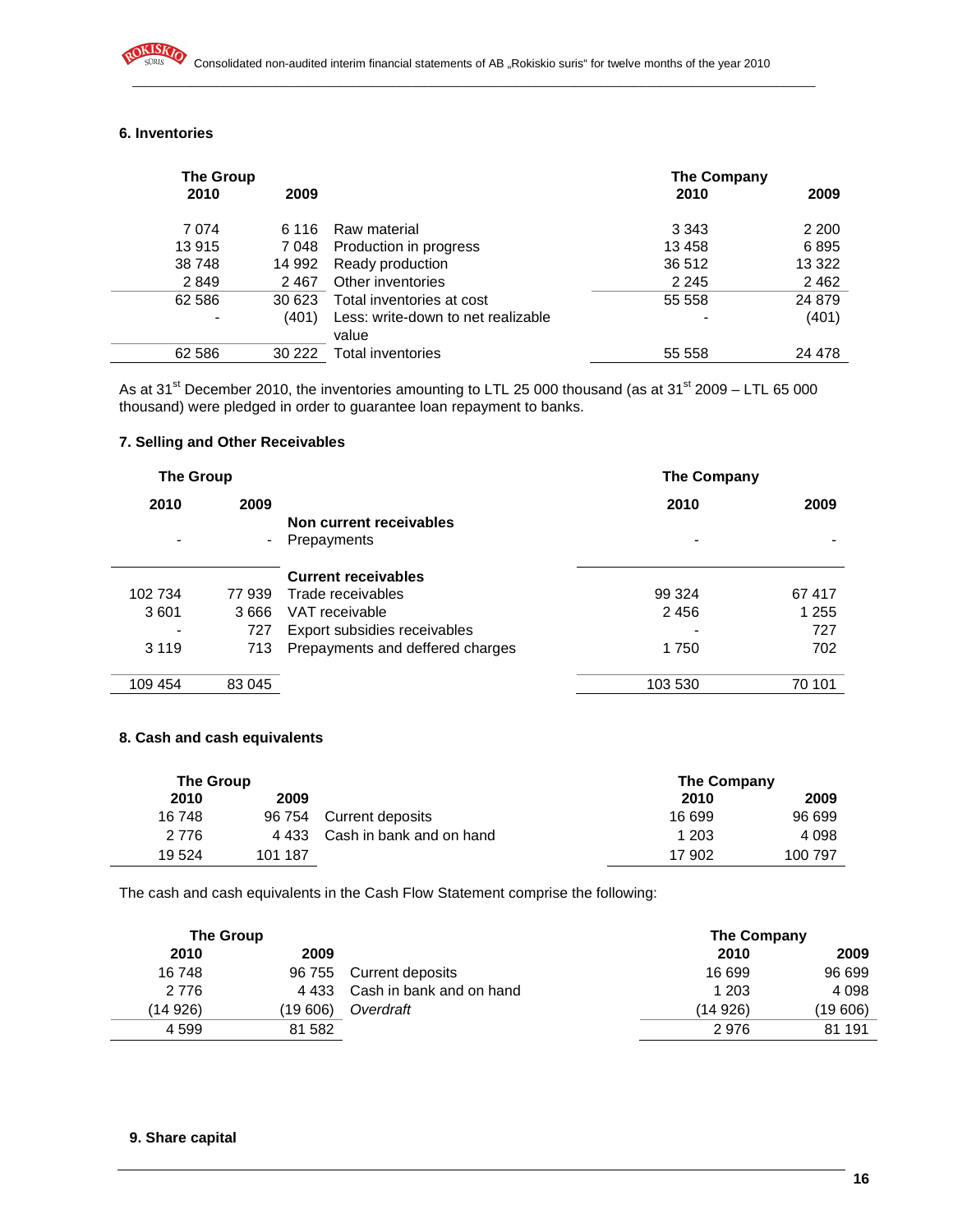

As at December 31<sup>st</sup> 2010, the share capital of AB "Rokiskio suris" was comprised of 38,444,894 (thirty eight million four hundred forty four thousand eight hundred ninety four) litas divided into 38,444,894 (thirty eight million four hundred forty four thousand eight hundred ninety four) ordinary registered shares with par value of LTL 1 (one) each.

During the financial year 2010, AB "Rokiskio suris" bought 2,576,924 ordinary registered shares of AB "Rokiskio suris" at par value of LTL 1 (one litas) via Stock Exchange NASDAQ OMX Vilnius, which is affecting the submarket of official tender offer, for LTL 11,478,000. It made 6.70 per cent of the company's authorized capital.

The 23<sup>rd</sup> December 2010 General Meeting of Shareholders resolved to decrease the Authorized capital of AB "Rokiskio suris" by LTL 2,576,924 (two million five hundred seventy six thousand nine hundred twenty four litas) in the way of annulment of 2,576,924 (two million five hundred seventy six thousand nine hundred twenty four) ordinary registered shares at par value of LTL 1 (one) litas.

The company does not have the right to employ property and non-property rights using the own shares as stated by the Law on Joint Stock Companies.

After annulment of treasury shares, the Authorised capital of AB . Rokiskio suris" makes LTL 35,867,970 (thirty five million eight hundred sixty seven thousand nine hundred seventy litas) divided into 35,867,970 (thirty five million eight hundred sixty seven thousand nine hundred seventy) ordinary registered shares at par value of LTL 1 (one) litas. The nominal value and number of the shares owned by the Company's shareholders shall not change.

At the date of signing the statements (28.02.2011), the updated Company's Articles of Association are not registered in yet in the Register of Legal Bodies. Following the regulations of the Law of Joint Stock Companies, the company creditors are being introduced to the resolution to decrease the Company's authorized capital. As at December 31<sup>st</sup> 2010, the Authorised capital of AB "Rokiskio suris" makes LTL 38,444,894 (thirty eight million four hundred forty four thousand eight hundred ninety four litas) divided into 38,444,894 (thirty eight million four hundred forty four thousand eight hundred ninety four) ordinary registered shares at par value of LTL 1 (one) litas.

#### **10. Shareholders**

Total number of shareholders of AB ..Rokiskio suris" as at December 31<sup>st</sup> 2010 was 5,655.

| Name, surname            | <b>Address</b>        | <b>Proprietary rights</b> |         |                | With associated |         |
|--------------------------|-----------------------|---------------------------|---------|----------------|-----------------|---------|
| Name of company          |                       |                           |         |                | persons         |         |
|                          |                       | Number of                 | Capital | <b>Votes</b>   | Capital         | Votes % |
|                          |                       | shares                    | share % | $\%$           | share %         |         |
| <b>UAB "Pieno</b>        | Pramonės g. 3,        | 13 322 647                | 34,65   | 37,14          | 57,31           | 61,43   |
| pramonės investicijų     | <b>Rokiškis</b>       |                           |         |                |                 |         |
| valdymas"                | Lietuva               |                           |         |                |                 |         |
|                          |                       |                           |         |                |                 |         |
|                          |                       |                           |         |                |                 |         |
| <b>Antanas Trumpa</b>    | Sodų 41a, Rokiškis    | 6578370                   | 17,11   | 18,34          | 57,31           | 61,43   |
|                          | Lietuva               |                           |         |                |                 |         |
| <b>Skandinaviska</b>     | 2,<br>Sergels<br>Torg | 4 560 713                 | 11.86   | 12,72          |                 |         |
| Enskilda                 | Stockholm,<br>10640   |                           |         |                |                 |         |
| <b>Banken AB clients</b> | Sweden                |                           |         |                |                 |         |
|                          |                       |                           |         |                |                 |         |
| <b>Swedbank clients</b>  | Liivalaia 8,          | 2 505 612                 | 6,52    | 6,99           |                 |         |
|                          | Tallinnn 15040        |                           |         |                |                 |         |
|                          | Estonia               |                           |         |                |                 |         |
| AB "Rokiškio sūris"      | Pramonės g.3,         | 2 576 924                 | 6,70    | $\blacksquare$ |                 |         |
|                          | Rokiškis, Lithuania   |                           |         |                |                 |         |
|                          |                       |                           |         |                |                 |         |

#### **The shareholders holding or owning over 5 percent of the issuer's authorized capital (as at 31.12.2010):**

Information on the trade by ordinary registered shares of AB" Rokiškio sūris"(symbol RSU1L) during the period from January to December 2010 in the Stock Exchange NASDAQ OMX Vilnius: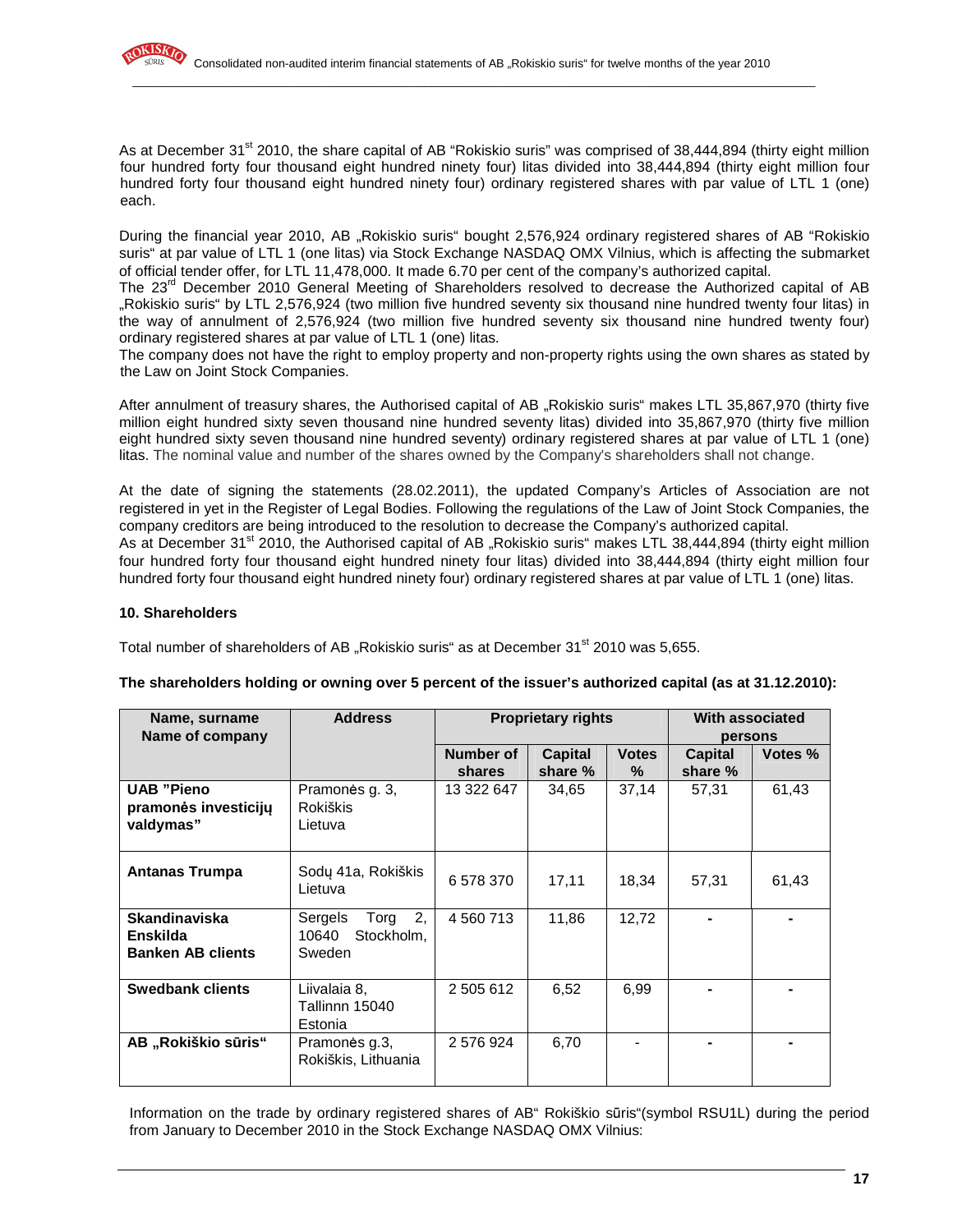

## **11. Financial ratios**

| <b>The Group</b> |            |                                    | <b>The Company</b> |            |
|------------------|------------|------------------------------------|--------------------|------------|
| 2010             | 2009       |                                    | 2010               | 2009       |
| 553 760          | 560 395    | Revenue (thousand litas)           | 533 555            | 495 688    |
| 55 413           | 52 272     | <b>EBITDA</b> (thousand litas)     | 51 1 27            | 38 497     |
| 10.01            | 9.33       | EBITDA margin (%)                  | 9.58               | 7,77       |
| 24 6 25          | 14 989     | Operations profit (thousand litas) | 24 8 78            | 8 3 5 0    |
| 4.45             | 267        | Margin of operations profit (%)    | 4.66               | 1.68       |
| 0.65             | 0.38       | Profit per share (litas)           | 0.66               | 0,21       |
| 38 444 894       | 38 444 894 | Number of shares (units)           | 38 444 894         | 38 444 894 |

## **12. Information on the collegial bodies:**

## **Board of Directors:**

**Dalius Trumpa** – Board Chairman (elected by the 25<sup>th</sup> April 2008 General meeting of shareholders). Owns 759 740 ordinary registered shares. i.e. 1,98% of the Authorized capital and 2,12% of votes of AB "Rokiškio sūris". Participation in the activities of other companies:

Shareholder of UAB" Pieno pramonės investicijų valdymas", having 3,91 % of the company's shares and votes; Chief executive officer of UAB "Rokiskio pienas", having no shares;

Director of UAB "Rokvalda", having 100% of shares and votes;

Antanas Kavaliauskas - Deputy Chairman (elected by the 25<sup>th</sup> April 2008 General meeting of shareholders), the Chief Financial Officer of AB "Rokiskio suris", having no ownership of AB "Rokiskio suris".

Participation in the activities of other companies:

Shareholder of UAB "Pieno pramones investiciju valdymas" owning 3,91% of shares of UAB" Pieno pramones investiciju valdymas".

Board Chairman of Latvian company SIA Jekabpils piena kombinats, having no shares;

Director of Lithuanian dairy association "Pieno centras", having no shares.

Antanas Trumpa - Board member (elected by the 25<sup>th</sup> April 2008 General meeting of shareholders), Chief Executive Officer of AB "Rokiskio suris", owning 6 578 370 ordinary registered shares of AB "Rokiškio sūris", i.e. 17,11% of the authorized capital of AB "Rokiskio suris" and 18,34% of votes.

Participation in the activities of other companies:

(mln. Eur)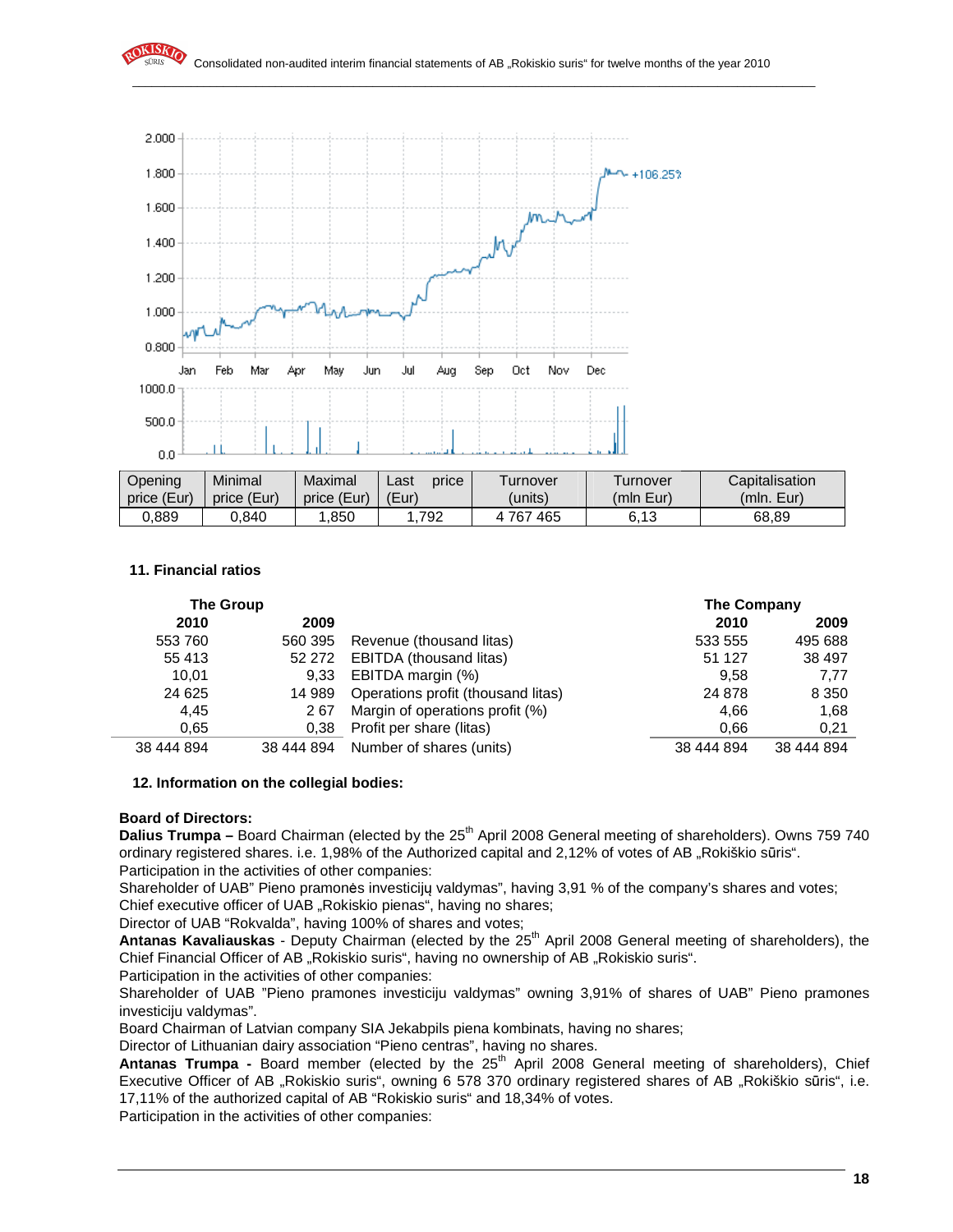

Shareholder of UAB "Pieno pramones investiciju valdymas" with 7 546, i.e. 74,86% of the shares and votes of UAB" Pieno pramones investiciju valdymas".

**Ramūnas Vanagas -** Board member (elected by the 25<sup>th</sup> April 2008 General meeting of shareholders), Development Director of AB "Rokiškio sūris", having no ownership of shares of AB "Rokiškio sūris".

Participation in the activities of other companies:

Board member of UAB "Skirpstas", having no shares.

Andrius Trumpa - Board member (elected by the 25<sup>th</sup> April 2008 General meeting of shareholders), works in Vilnius Gedimino Technikos University in the capacity of lecturer, owns 298 820 shares, i.e. 0,78% of the Authorized capital and 0,83% votes of AB "Rokiskio suris".

He does not participate in the performance and capital of any other companies.

**Jonas Kvedaravičius** – Board member, (elected by the 25<sup>th</sup> April 2008 General meeting of shareholders), Central services director of AB "Rokiskio suris", having 24 630 shares of AB "Rokiskio suris", i.e. 0,06 % of the company's authorized capital and 0,07% of votes.

Participation in the activities of other companies:

Shareholder of UAB "Pieno pramonės investicijų valdymas", having 3,91 % of the company's shares and votes; Director of UAB "Pieno pramones investiciju valdymas".

Jonas Kubilius - Board member, (elected by the 25<sup>th</sup> April 2008 General meeting of shareholders), Logistics director of AB "Rokiskio suris", having 19 930 shares of AB "Rokiskio suris", i.e. 0,05 % of the company's authorized capital and 0,06% of votes.

Participation in the activities of other companies:

Shareholder of UAB "Pieno pramones investiciju valdymas", having 3,91 % of the company's shares and votes;

Evaldas Dikmonas - Board member, (elected by the 25<sup>th</sup> April 2008 General meeting of shareholders), Procurement director of AB "Rokiškio sūris", having 2 165 shares of AB "Rokiskio suris", i.e. 0,01 % of the company's authorized capital and votes.

Participation in the activities of other companies:

Shareholder of UAB "Pieno pramonės investicijų valdymas", having 3,91 % of the company's shares and votes; Board member of Latvian company SIA Jekabpils piena kombinats, having no shares.

**Darius Norkus -** Board member, (elected by the 25<sup>th</sup> April 2008 General meeting of shareholders), Sales and Marketing director of AB "Rokiskio suris", having no shares of the company.

Participation in the activities of other companies:

Shareholder of UAB "Pieno pramones investiciju valdymas", having 3,91 % of the company's shares and votes;

#### **13. Information on audit**

The audit according to the International Accounting Standards will be made for the full year 2010 by audit company UAB "PricewaterhouseCoopers".

#### **14. Key events of the issuer's activities**

#### 1. The 8th January 2010 Board of Directors of AB "Rokiskio suris" resolved:

1. Pursuing the resolution of the 31st August 2009 general meeting of shareholders of AB "Rokiskio suris" - to acquire up to 3.844.480 (three million eight hundred forty four thousand four hundred eighty) units of ordinary registered shares of AB "Rokiskio suris" LTL 1 (one) litas par value. (10 per cent of the authorized capital).

2. The price for purchase of own shares is set at LTL 2,50 (two litas 50 ct) per ordinary registered share of AB "Rokiskio suris".

3. Duration of purchase of own shares - 14 days. The shares will be purchased as from 13th January 2010 until 26th January 2010, via the official tender submarket of Securities Exchange NASDAQ OMX Vilnius.

4. In case the quantity of shares offered for purchase is greater than it is intended to buy, the amount of offered for purchase shares will be proportionally decreased.

The Board of Directors of the Company have decided to continue purchase of own shares due to the results of last purchase of the company's shares (15.07.2009 - 28.07.2009), when the amount of offered shares for purchase was four times as much as it was intended to buy, and the price was set as at LTL 2,20 per share.

Taking into account the price of last share purchase of LTL 2,20, and the financial results of the Company for 3Q as well as significantly decreased turnover of the Company's shares during the last six months, which made less than LTL 3 million (EUR 869 thousand), the Board of Directors believes that the price for share purchase set as at LTL 2,50 reflects the value of shares.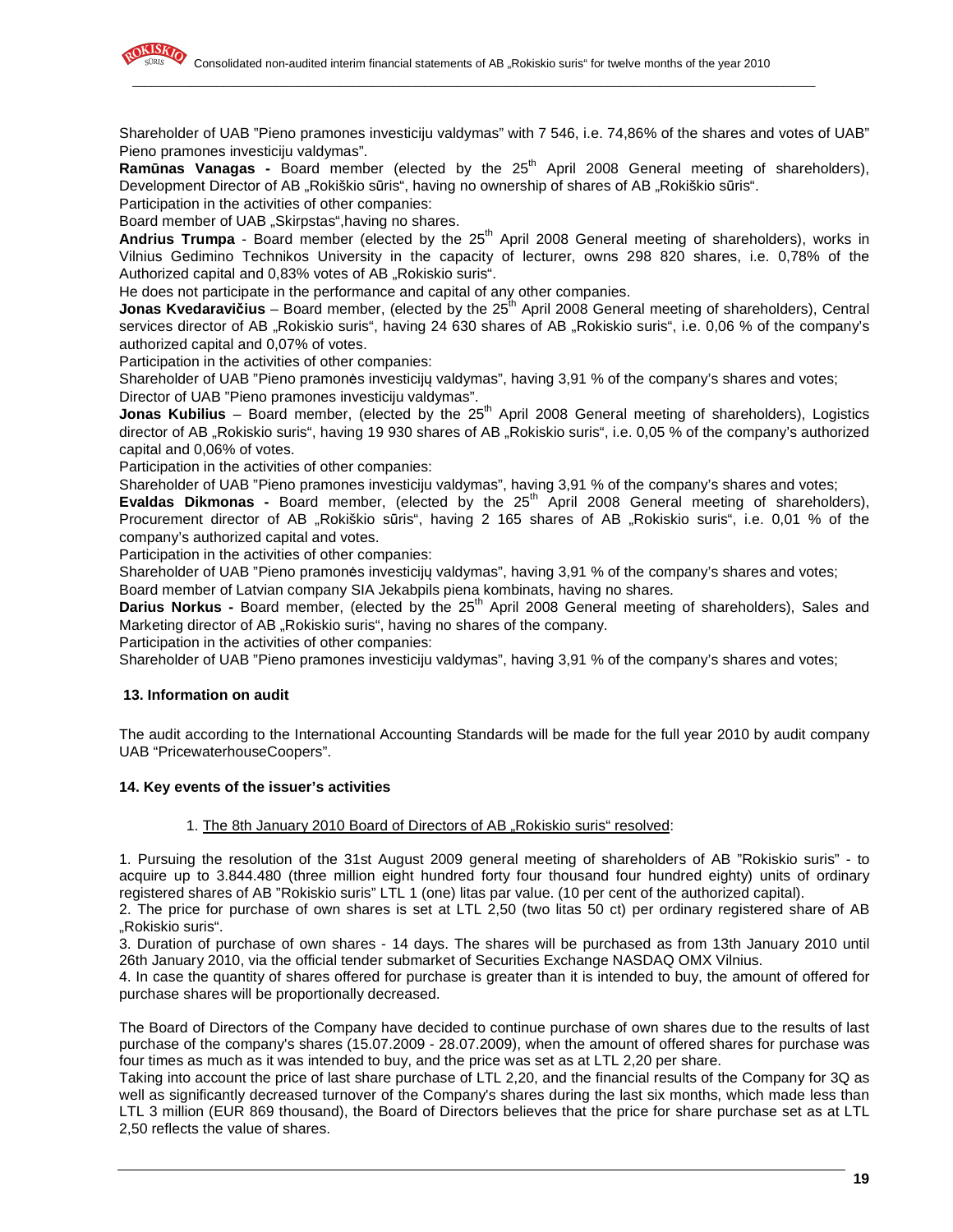## 2. Acquisition of own shares by AB "Rokiskio suris"

In the course of official tender as from 13-01-2010 to 26-01-2010 AB "Rokiskio suris" purchased 60 units of own shares, and it makes 0,0002 % of the Company's Authorised Capital.

# 3. Regarding establishment of association

The 19th February 2010 Board of Directors of AB "Rokiskio suris" resolved to establish an association together with other processors of agricultural production. Consequently, the joint stock company Rokiskio suris becomes one of the incorporators of juridical body -Association of Lithuanian Food Industrialists.

## 4. Resolutions approved by the general meeting of shareholders of AB "Rokiskio suris" on 30th April 2010

1. The Company's annual report for the year 2009.

To approve the annual report for the year 2009 of AB "Rokiskio suris". (attached).

2. Auditor's findings regarding the consolidated financial reports and annual report. To approve the auditor's report (attached).

3. The Audit Committee report.

To approve the report of the Audit Committee (attached).

4. Approval of the company's consolidated financial accounting for the year 2009. To approve the consolidated financial statements for the year 2009 (attached).

5. Allocation of the profit of the Company of 2009.

To approve allocation of the profit of the Company of 2009 as follows:

|     | Non-distributable profit (loss) at beginning of year           | 68 993 thou LTL (19 982 thou EUR) |
|-----|----------------------------------------------------------------|-----------------------------------|
| 2.  | Approved by shareholders dividends related to the<br>vear 2008 |                                   |
| 3.  | Transfers to reserves provided by law                          |                                   |
| 4.  | Profit share transferred to reserves for acquisition of        |                                   |
|     | own shares                                                     |                                   |
| 5.  | Non-distributable profit (loss) at beginning of year after     | 68 993 thou LTL (19 982 thou EUR) |
|     | dividend payout and transfer to reserves                       |                                   |
| 6.  | Net profit (loss) of fiscal year                               | 14 748 thou LTL (4 271 thou EUR)  |
| 7.  | Distributable profit (loss)                                    | 83 741 thou LTL (24 253 thou EUR) |
| 8.  | Profit share for mandatory reserve                             | 364 thou LTL (105 thou EUR)       |
| 9.  | Profit share for acquisition of treasury shares                | 15 000 thou LTL (4 344 thou EUR)  |
| 10. | Profit share for other reserves                                |                                   |
| 11. | Profit share for dividend payout                               | 3844 thou LTL (1 113 thou EUR)    |
| 12. | Profit share for annual payments (tantiemes) to the            | 2 998 thou LTL (868 thou EUR)     |
|     | Board of Directors, employee bonuses and other                 |                                   |
| 13. | Non-distributable profit (loss) at end of year                 | 61 535 thou LTL (17 822 thou EUR) |
|     |                                                                |                                   |

For the dividends 2009, it shall be allocated LTL 3.844.483,40 (EUR 1.113.439,35), i.e. LTL 0,10 (EUR 0,029) per share (before tax).

6. Election of the Company's auditor and establishment of payment conditions.

To appoint UAB "PriceWaterhouseCoopers" as an Auditor of JSC Rokiskio suris. The Board of Directors shall establish the fee for the auditor's work. The Company's Chief Executive Officer shall sign a contract with the auditor.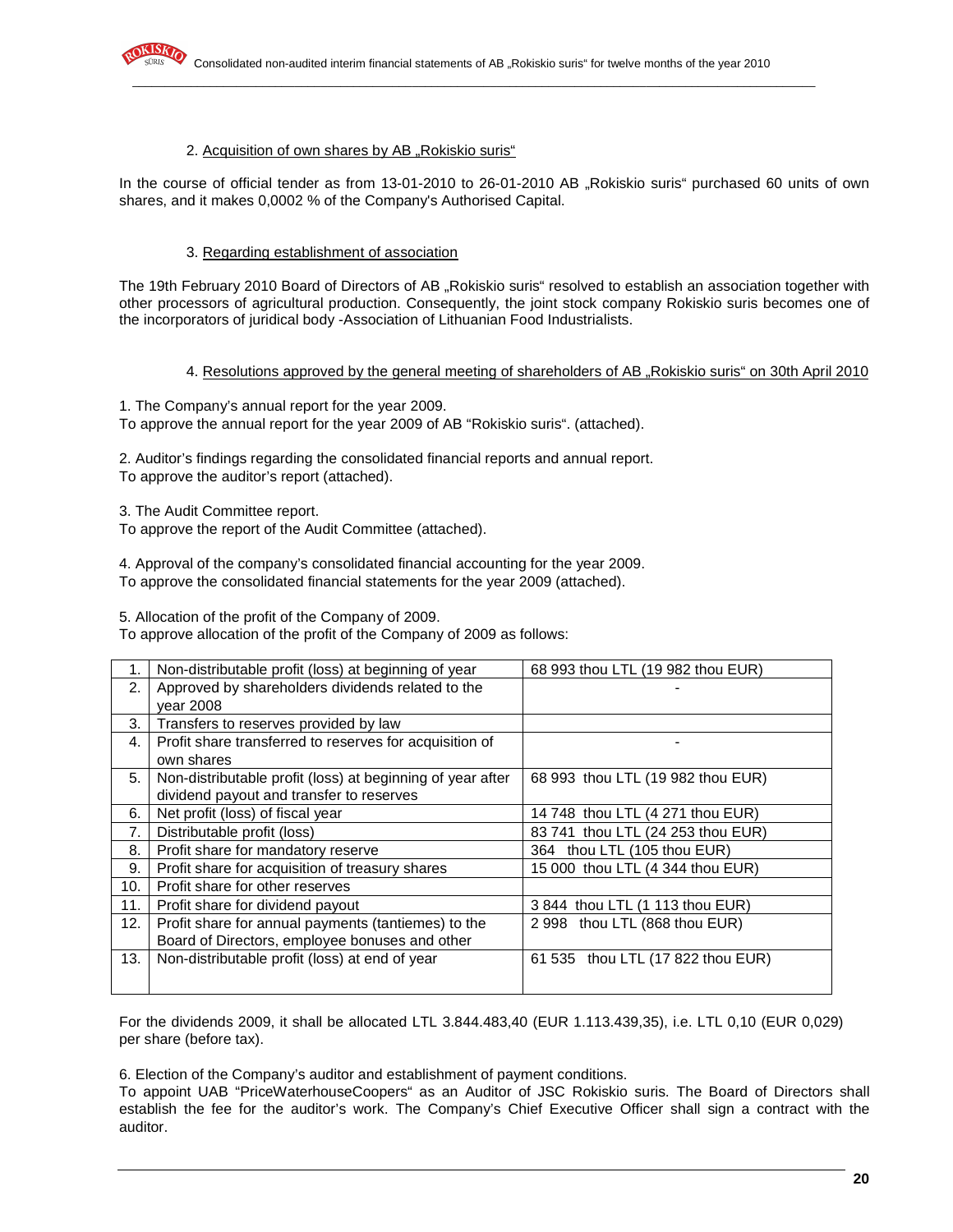

7. Regarding purchase of own shares.

1) To purchase up to 10 per cent of own shares.

2) Purpose of acquisition of own shares – maintain and increase the price of the company's shares.

3) Period during which the company may purchase own shares - 18 months from the approval of resolution.

4) Maximal purchase price per share set as – LTL 12, minimal purchase price per share is set equally to nominal value of share – LTL 1.

5) Minimal sales price per share of the treasury shares is equal to the price at which the shares were purchased.

When selling treasury shares it should be established equal opportunities for all shareholders to acquire the company's shares. Also, to provide opportunity to annul treasury shares.

6) To authorize the Board of Directors to organize purchase and sales of the own shares, establish an order for purchase and sales of the own shares, as well as their price and number, and also complete all other related actions pursuing the resolutions and requirements of the Law on Joint Stock Companies.

8. Regarding compounding the reserve to acquire own shares.

To compound a 15 (fifteen) million litas (EUR 4.344.300) reserve for acquisition of own shares. Along with the previously compound reserve for acquisition of own shares, the total reserve for acquisition of own shares will make LTL 29.188.000 (EUR 8.453.000).

#### 5. Regarding purchase of own shares

Pursuing resolution of the 30th April 2010 general meeting of shareholders of AB "Rokiskio suris" to acquire up to 10 per cent of the company's shares, the 26th July 2010 Board of Directors of AB "Rokiskio suris" resolved:

1. Purchase up to 3.844.400 (three million eight hundred forty four thousand four hundred) units of ordinary registered shares of AB "Rokiskio suris" LTL 1 (one) litas par value. (10 per cent of the authorized capital).

2. The price for purchase of own shares is set at LTL 4,25 (four litas 25 ct) per ordinary registered share of AB "Rokiskio suris".

3. Duration of purchase of own shares - 14 days. The shares will be purchased as from July 28th, 2010 until August 10th, 2010 via the official tender submarket of Securities Exchange NASDAQ OMX Vilnius.

4. In case the quantity of shares offered for purchase is greater than it is intended to buy, the amount of offered for purchase shares will be proportionally decreased.

#### 6. Preliminary results of the group of AB "Rokiskio suris" for 6 months 2010

The preliminary consolidated non-audited result of the group of AB "Rokiskio suris" for 6 month period of the year 2010 reached LTL 2,7 million of net profit.

#### 7. Acquisition of own shares by AB "Rokiskio suris"

In the course of official tender as from 28-07-2010 to 10-08-2010 AB "Rokiskio suris" purchased 823 234 units of own shares, and it makes 2,14 % of the Company's Authorised Capital.

#### 8. Regarding purchase of own shares

Pursuing resolution of the 30th April 2010 general meeting of shareholders of AB "Rokiskio suris" to acquire up to 10 per cent of the company's shares, the 7th September 2010 Board of Directors of AB "Rokiskio suris" resolved:

1. Purchase up to 3.020.000 (three million twenty thousand) units of ordinary registered shares of AB "Rokiskio suris" LTL 1 (one) litas par value.

2. The price for purchase of own shares is set at LTL 4,55 (four litas 55 ct) per ordinary registered share of AB "Rokiskio suris".

3. Duration of purchase of own shares - 14 days. The shares will be purchased as from September 10th, 2010 until September 23th, 2010 via the official tender submarket of Securities Exchange NASDAQ OMX Vilnius.

4. In case the quantity of shares offered for purchase is greater than it is intended to buy, the amount of offered for purchase shares will be proportionally decreased.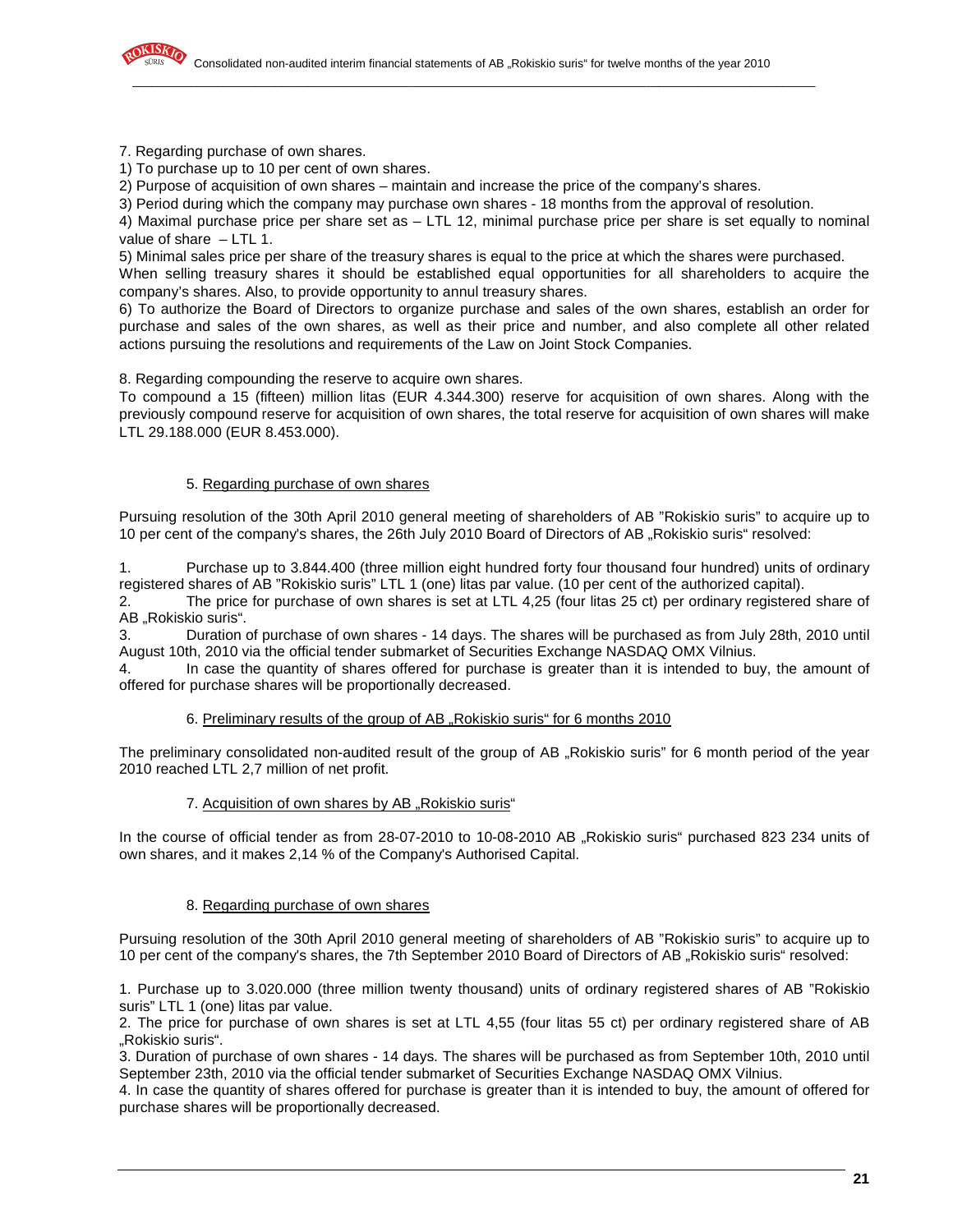

#### 9. Acquisition of own shares by AB "Rokiskio suris"

In the course of official tender as from 10/09/2010 to 23/09/2010 AB "Rokiskio suris" purchased 1 753 630 units of own shares, and it makes 4,56 % of the Company's Authorised Capital. Purchase price per share equals to LTL 4,55.

Currently, AB "Rokiskio suris" owns 2 576 924 units of treasury shares including the previously acquired shares, and it makes 6,70 % of the company's authorized capital.

#### 10. Regarding purchase of shares in treasure

Having considered the results of purchase of treasury shares (it was bought 6,70 per cent of the authorized capital) and following the resolution of general meeting of shareholders to purchase up to 10 per cent of the company's shares, the 24th September 2010 Board of Directors resolved to extend purchase of treasury shares up to the limit as follows:

1. Purchase up to 1 266 370 units (one million two hundred sixty six thousand three hundred seventy) ordinary registered shares of AB "Rokiskio suris" LTL 1 (one) litas par value, and this would make 10 per cent of the authorized capital including the shares bought before. The company will not be able to buy more shares after it completes this purchase.

2. Price for purchase of own shares is set at LTL 4,55 (four litas 55 ct) per ordinary registered share of AB "Rokiskio suris", i.e. the same price as it was set for the last purchase session.

3. Period for purchase of own shares - 14 days. The shares will be purchased as from 29th September 2010 until 12th October 2010 by the Stock Exchange NASDAQ OMX Vilnius via official tender submarket.

4. Should there be more shares offered to buy compared to the limited amount intended to purchase, the number of shares proposed to buy will be reduced proportionally.

#### 11. Consolidated interim statements of AB "Rokiskio suris" group for 9 months 2010

The consolidated non-audited sales of the AB"Rokiskio suris" group for 9 months 2010 made LTL 390,384 million (EUR 113,063 million), i.e. 8,96 per cent less compared to the same period last year. In 2009, the consolidated sales of the third quarter made LTL 428,831 million (EUR 124,198 million).

The consolidated non-audited net profit of the group within nine months 2010 made LTL 12,526 million (EUR 3,628 million), i.e. 29,19 per cent more compared to the same period last year. In 2009, the third quarter consolidated profit made LTL 9,696 million (EUR 2,808 million).

It should be noted that the company's profit was exclusively earned in the export markets. The sales on the local market made a loss of LTL 1,64 million (EUR 0,47 million) within the nine month period of 2010. The sales on the local market dropped by over 10 per cent compared to the same period last year.

#### 12. Resolutions approved by the extraordinary general meeting of shareholders of AB Rokiskio suris

Resolutions approved by the extraordinary general meeting of shareholders of AB "Rokiskio suris" on 23rd December 2010:

1. Regarding decrease of the Authorized Capital of the Company by annulment of treasury shares Resolved:

To decrease the Authorized capital of AB "Rokiskio suris" by LTL 2 576 924 (two million five hundred seventy six thousand nine hundred twenty four litas), in the way of annulment of 2 576 924 (two million five hundred seventy six thousand nine hundred twenty four) ordinary registered shares at par value of LTL 1 (one) litas.

After annulment of treasury shares, the Authorized capital of AB "Rokiskio suris" shall make LTL 35 867 970 (thirty five million eight hundred sixty seven thousand nine hundred seventy litas) divided into 35 867 970 (thirty five million eight hundred sixty seven thousand nine hundred seventy) ordinary registered shares at par value of LTL 1 (one) litas.

2. Amendments of the Company's Articles of Association.

#### Resolved:

To amend the Company's Articles of Association:

- To identify the corrected size of the authorized capital resulted from its decrease by annulment of treasury shares. The amended point 3.1 of the Company's Articles of Association shall be read as follows: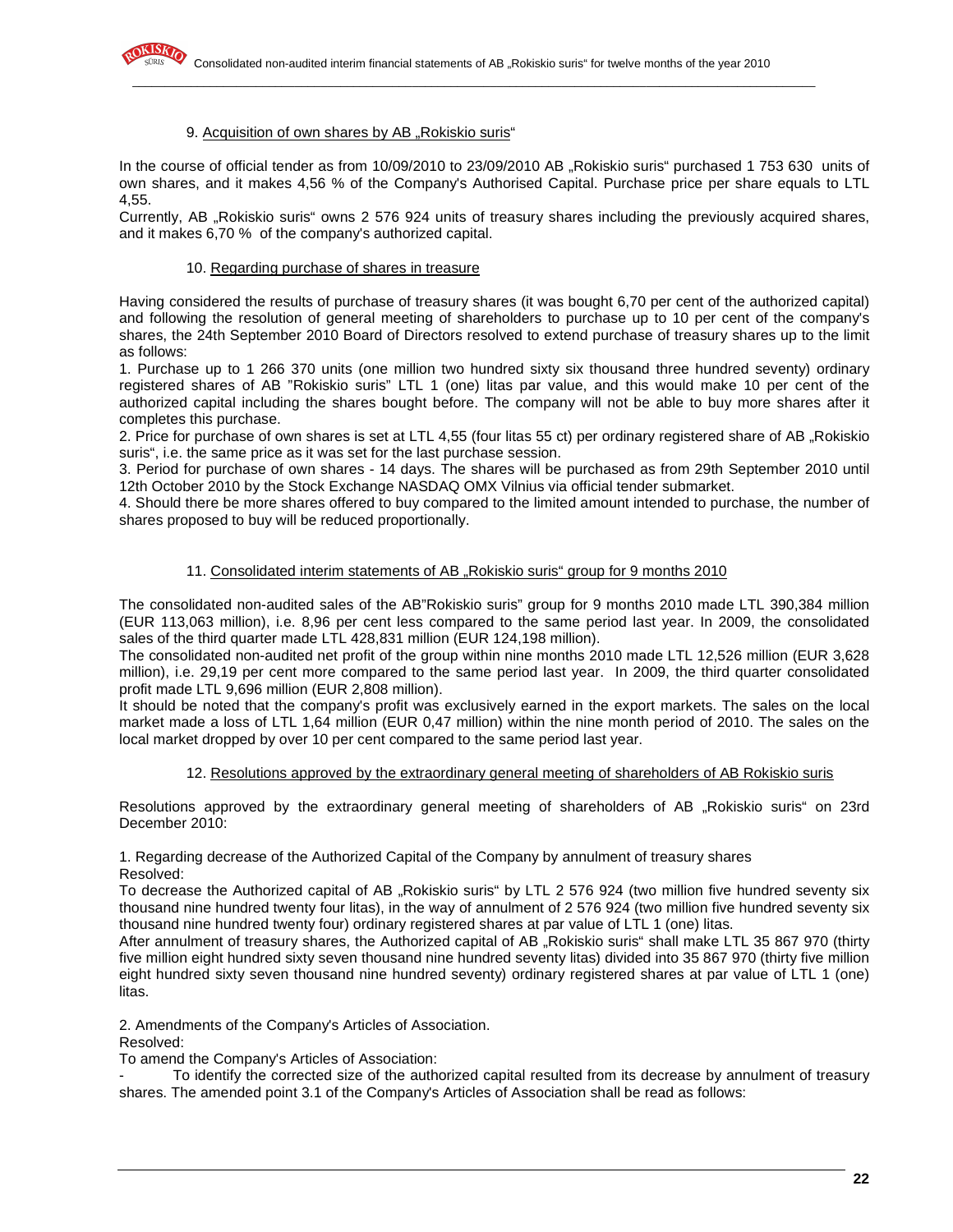"3.1. Authorized Capital of the Company is equal to LTL 35,867,970 (thirty five million eight hundred sixty seven thousand nine hundred seventy litas). The Authorized Capital is divided into 35,867,970 (thirty five million eight hundred sixty seven thousand nine hundred seventy) ordinary registered shares at a par value of LTL 1 (one litas)."

To change the procedure of announcement of the Company's notifications. The amended point 10.1 and a new point 10.2 of the Company's Articles of Association shall be read as follows:

"10.1. The Company's information as regulated by the Law on Joint stock companies of the Republic of Lithuania, the Law on securities and the laws on financial markets pursuing Article 28 of the Law on Securities of the Republic of Lithuania are announced publicly and it is placed in the central information base. "

"10.2. In cases set by the Law on Joint stock companies of the Republic of Lithuania, as well as other laws and the Articles of Association when the Company's notices shall be announced publicly, they are announced in an electronic release "Public announcements of juridical bodies" published by a public corporation "VĮ Registru centras". Other public announcements to be released in accordance with the applicable laws (including announcements on the reorganization of the Company, and decrease of the Authorized capital) shall be announced publicly, they are announced in an electronic release "Public announcements of juridical bodies" published by a public corporation "VĮ Registru centras" or circulated to every shareholder or other person to be informed by the registered mail or given upon signature. The Company's announcements are announced and/ or sent pursuing the terms set by the Lithuanian Laws and the Articles of Association. The Company's head manager takes responsibility for the timely announcement of the Company's information and its circulation."

To supplement the Company's Articles of Association with Article 11 "Procedure of amendments to be made to the Articles of Association", and point 11.1 shall be read as follows:

"11.1. The Company's Articles of Association may be amended upon the initiative of the Board of Directors or the shareholders whose shares provide not less than 1/20 of the total votes. Resolution to make changes to the Articles of Association shall be accepted by the General Meeting of Shareholders when it is approved by 2/3 of the participating votes. If the General Meeting of

Shareholders decides to make amendments to the Articles of Association, the full text of new reading is prepared and signed by the authorised person by the General Meeting of Shareholders.

The CEO Antanas Trumpa is authorized to sign the Company's Articles of Association and to proceed with any actions related with the amendment of the Articles of Association and its registering in the Register of Juridical Bodies."

3. Regarding purchase of own shares.

Resolved:

1). To purchase up to 10 per cent of own shares.

2). Purpose of acquisition of own shares - maintain and increase the price of the company's shares.

3). Period during which the company may purchase own shares - 18 months from the approval of resolution.

4). Maximal purchase price per share set as - EUR 3,475 (LTL 12,00) minimal purchase price per share is set equally to nominal value of share - EUR 0,290 (LTL 1,00).

5). Minimal sales price per share of the treasury shares is equal to the price at which the shares were purchased.

When selling treasury shares it should be established equal opportunities for all shareholders to acquire the company's shares. Also, it shall be provided the opportunity to annul treasury shares.

6). To authorize the Board of Directors to organize purchase and sales of the own shares, establish an order for purchase and sales of the own shares, as well as their price and number, and also complete all other related actions pursuing the resolutions and requirements of the Law on Joint Stock Companies.

Upon the resolution of previous general meeting of shareholders it is formed a reserve of LTL 29 188 thousand to purchase the company's shares. Having decreased the Authorized Capital upon annulment of 2 576 924 treasury shares, the reserve for purchase of own shares is equal to LTL 20 287 thousand (EUR 5 876 thousand).

13. Update on the emission of shares of AB "Rokiskio suris"

As at December  $31<sup>st</sup>$  2010, the Authorised capital of AB "Rokiskio suris" makes LTL 38,444,894 divided into 38,444,894 ordinary registered shares at par value of LTL 1 (one) litas.

Number of treasury shares makes 2,576,924. number of shares with the voting right is 35,867,970.